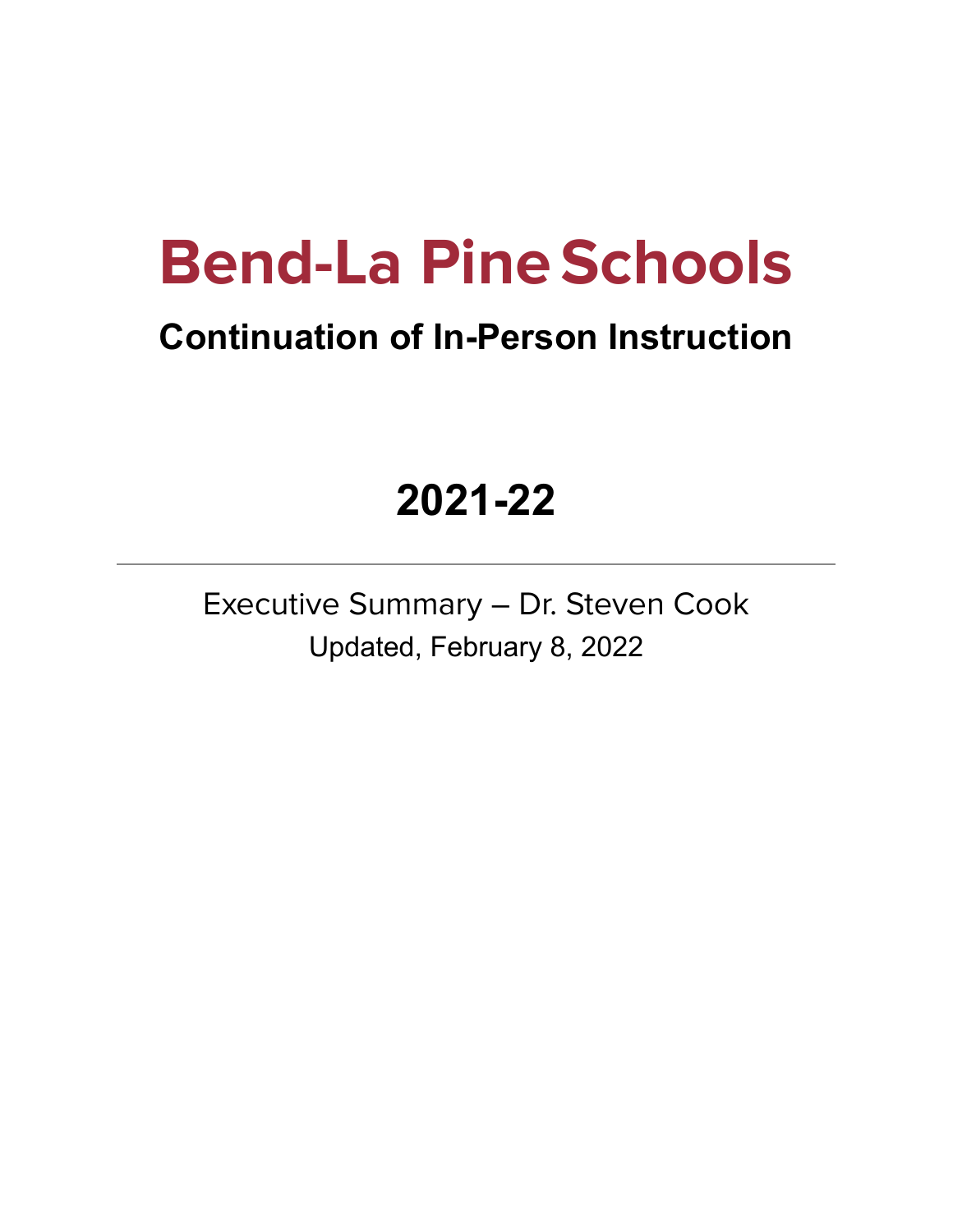| <b>Table of Contents</b>                          |                 |
|---------------------------------------------------|-----------------|
| <b>Local Decision Making</b>                      | 3               |
| <b>Requirements in State Statute and Rule</b>     | 3               |
| 2021-22 Additions to Existing Rules               | 4               |
| <b>Overview and Authority</b>                     | $\overline{7}$  |
| <b>COVID-19 Health &amp; Safety</b>               | 8               |
| <b>Equity</b>                                     | 8               |
| <b>Advisory Health &amp; Safety Strategies</b>    | 10              |
| <b>Continuation of In-Person Instruction</b>      | 11              |
| Appropriate Accommodations for Children           | 12              |
| Attendance                                        | 12 <sup>2</sup> |
| <b>Cleaning Protocols</b>                         | 12              |
| Cohorting                                         | 13              |
| <b>Contact Tracing</b>                            | 13              |
| Equity                                            | 14              |
| Handwashing and Respiratory Etiquette             | 15              |
| Exposure, Isolation, & Quarantine                 | 15              |
| Masking - Indoors Educational Hours               | 16              |
| Masking - Outdoors School Day                     | 16              |
| Masking - Athletics & Activities                  | 16              |
| Masking - School/Staff Penalties                  | 17              |
| Notification                                      | 17              |
| <b>Pre-Entry Screenings &amp; Contact Tracing</b> | 18              |
| <b>Physical Distancing</b>                        | 18              |
| <b>School Schedule</b>                            | 19              |
| Testing                                           | 19              |
| Vaccinations                                      | 19              |
| Ventilation                                       | 21              |
| <b>Visitors &amp; Volunteers</b>                  | 22              |
| <b>Next Steps</b>                                 | 22              |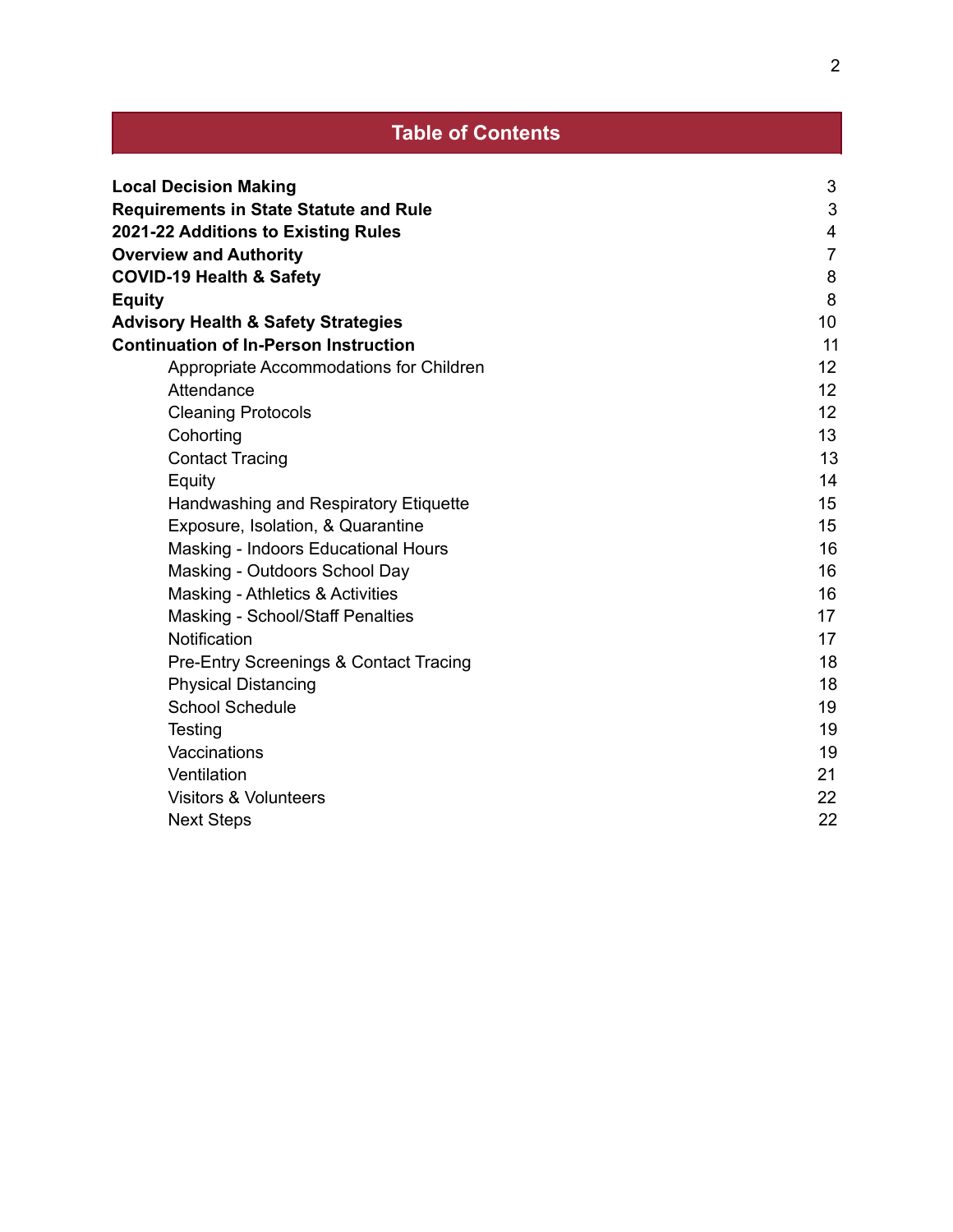#### **Bend-La Pine Schools Continuation of In-Person Instruction 2021-22 School Year**

#### **Executive Summary Dr. Steven Cook**

Re: Recommendations for 2021-2022 School Year Based on Ready Schools, Safe Learners Update

Date: August 10, 2021 Updated: February 8, 2022

The Oregon Department of Education (ODE), in collaboration with the Oregon Health Authority (OHA), released the *Ready Schools, Safe Learners Resiliency [Framework](https://www.oregon.gov/ode/students-and-family/healthsafety/Documents/Ready%20Schools%20Safe%20Learners%20Resiliency%20Framework%20for%20the%202021-22%20School%20Year.pdf) (RSSLRF) for the [2021-22](https://www.oregon.gov/ode/students-and-family/healthsafety/Documents/Ready%20Schools%20Safe%20Learners%20Resiliency%20Framework%20for%20the%202021-22%20School%20Year.pdf) School Year* on August 2, 2021. The RSSL-RF states that school districts will make decisions with their boards to determine local implementation of COVID-19 mitigation measures.

#### **Local Decision Making**

In general, RSSL-RF states that decisions regarding school health and safety reside with school and district officials. Local Public Health Authorities (LPHAs) are vital partners to advise and consult on health and safety procedures. Except where compliance is mandated by existing state law, the Resiliency Framework is advisory. Where the framework does not require a specific action by a school district, a district may choose whether to consider or implement advisory information or recommendations.

#### **Requirements in State Statute and Rule**

Existing state law and rule include the following *requirements* for schools and districts:

*Operational Plan*: Schools and districts must periodically submit to ODE a plan for operation during the 2021-2022 school year. The plan is similar, but smaller in scale, to the Operational Blueprint. The plan should be informed by community engagement and posted on the school district website (OAR [581-022-0105\)](https://secure.sos.state.or.us/oard/displayDivisionRules.action?selectedDivision=2563).

*Face Coverings Required Indoors, During the School Day:* On August 2, 2021, the Oregon Health Authority implemented a new statewide rule (OAR [333-019-1015](https://lnks.gd/l/eyJhbGciOiJIUzI1NiJ9.eyJidWxsZXRpbl9saW5rX2lkIjoxMDQsInVyaSI6ImJwMjpjbGljayIsImJ1bGxldGluX2lkIjoiMjAyMTA4MDMuNDQwODAxNjEiLCJ1cmwiOiJodHRwczovL3NlY3VyZS5zb3Muc3RhdGUub3IudXMvb2FyZC92aWV3U2luZ2xlUnVsZS5hY3Rpb24_cnVsZVZyc25Sc249MjgwMTgzJnV0bV9tZWRpdW09ZW1haWwmdXRtX3NvdXJjZT1nb3ZkZWxpdmVyeSJ9.tM_5df0cCtkx2qVROshDeXmoZ5SW60FpqAEim2ESR3w/s/979397990/br/110339932286-l)) requiring face coverings in all indoor school settings, both public and private, for all individuals two years and older, including all students, staff, contractors, volunteers and visitors. (This applies to summer school programming.) OHA has committed to review this rule monthly. On February 7, 2022, OHA announced it will lift the mask rule (333-019-1015) in schools on March 31, 2022.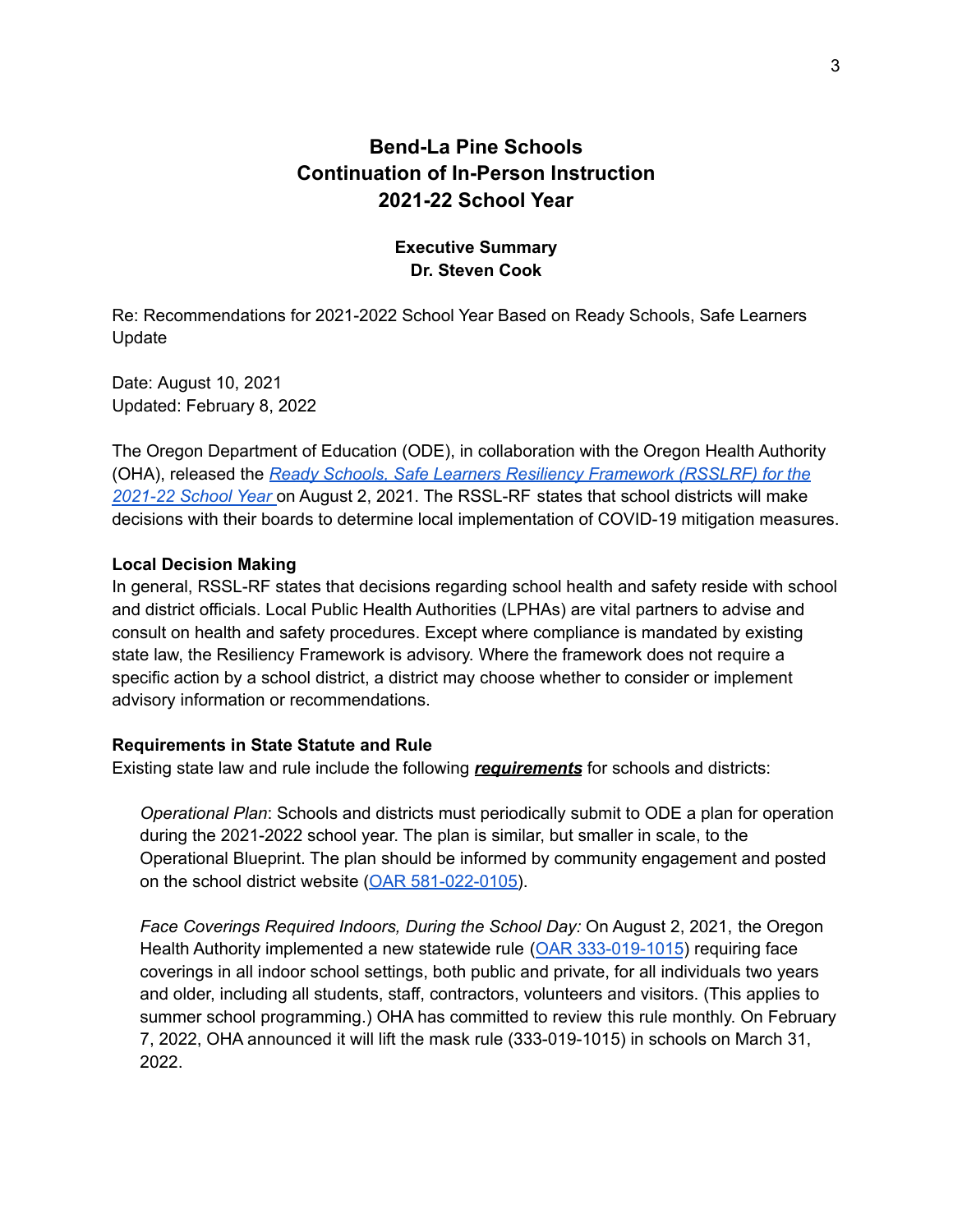The Oregon Health Authority has adopted [permanent](https://secure.sos.state.or.us/oard/viewSingleRule.action?ruleVrsnRsn=286288) rules requiring masks in school settings. The rule adopted January 28, 2022 replaces a temporary one that was set to expire the same day.

Students able, but unwilling to wear a face covering indoors, during the school day, will be denied entry and provided a free public education through Bend-La Pine Schools Online.

*COVID-19 Recovery Services*: For students experiencing disabilities who are eligible for special education, Individualized Educational Plan (IEP) teams must consider the need for individualized COVID-19 recovery services. This includes notifying parents, considering the need, and documenting decisions related to services at each initial IEP meeting or earlier, where appropriate (RSSL-RF, August 3, 2021).

*Face Coverings Required on Public Transportation*: The Centers for Disease Controls and Prevention (CDC) order for [mandatory](https://www.cdc.gov/coronavirus/2019-ncov/travelers/face-masks-public-transportation.html) use of face coverings on public transit applies to school buses until lifted by the federal government and cannot be waived by state or local authorities (CDC, Issued 2/1/2021).

#### **2021–2022 Additions to Existing Rules**

#### *Educator Vaccinations*

On August 25, 2021, OHA adopted OAR [333-019-1030](https://secure.sos.state.or.us/oard/viewSingleRule.action?ruleVrsnRsn=280616) COVID-19 Vaccination Requirements for Teachers and School Staff. ODE and OHA have created a set of [FAQ](https://sharedsystems.dhsoha.state.or.us/DHSForms/Served/le3874.pdf)s to answer district and school questions about this rule.

Effective October 18, 2021, teachers, school staff and volunteers may not teach, work, learn, study, assist, observe, or volunteer at a school unless they are fully vaccinated or have provided documentation of a medical or religious exception. And, a school may not employ, contract with, or accept the volunteer services of teachers, school staff or volunteers who are teaching, working, learning, studying, assisting, observing, or volunteering at a school unless the teachers or school staff are fully vaccinated against COVID-19 or have a documented medical or religious exception. This is also true for school-based program staff and volunteers.

The rule also includes those who are not employed but are otherwise engaged to provide goods or services to a school or school-based program through any formal or informal agreement, whether compensated or uncompensated; who provide goods or services at or for a school based program that includes direct or indirect contact with children or students. It does not include short-term visitors or individuals making deliveries. It also does not include district office, facility or ESD staff who never work at or volunteer in a school setting.

Individuals who request a medical or religious exception must use the OHA forms. Schools that grant an exception to the vaccination requirement must take reasonable steps to ensure that unvaccinated teachers, school staff and volunteers are protected from contracting and spreading COVID-19.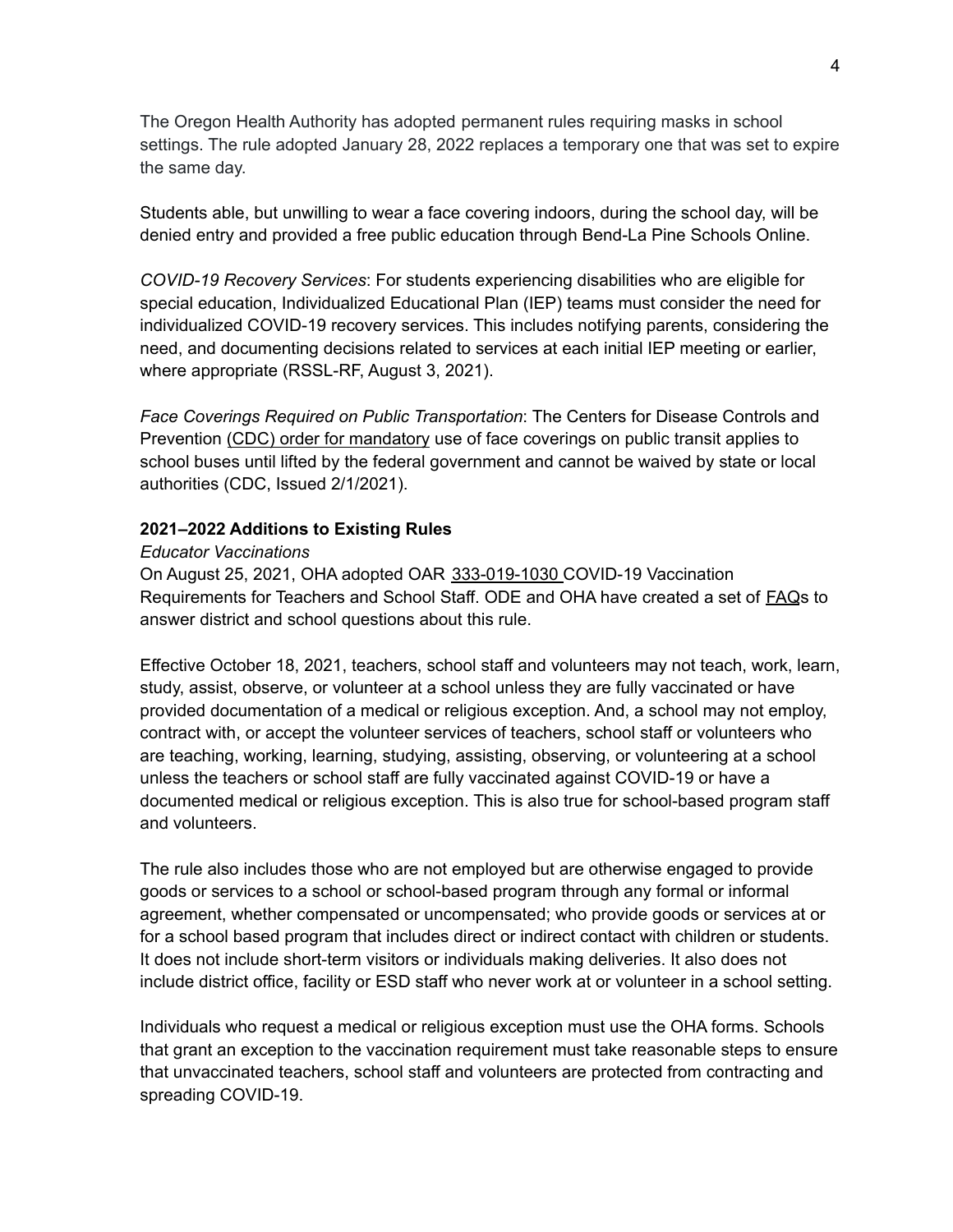#### *Face Coverings*

Oregon is placing a priority on ensuring that every student is able to attend school in-person for the entire school year. Students are required to attend school, which is a congregate setting where COVID-19 can spread easily if precautions are not taken. Universal and correct use of face [coverings](https://www.cdc.gov/coronavirus/2019-ncov/prevent-getting-sick/about-face-coverings.html) keeps students learning in-person. ODE, OHA, the CDC and the American Academy of Pediatrics (AAP) all agree that returning to full-time, in-person learning is best for our children. The CDC Morbidity and Mortality Weekly Report emphasizes the importance of face coverings in schools in the context of COVID-19 variants. The CDC guidance on Types of Masks and Respirators has additional details about masks and respirators that protect against transmission of COVID-19.

On November 23, 2021, OHA adopted an updated temporary rule OAR 333-019-1025 requiring everyone age five (5) or older to wear a face covering anywhere indoors, and removing the requirement to wear face coverings outdoors. OHA has completed an FAQ for this rule which has additional detail and information. This rule applies to public, private, parochial, charter, youth corrections education programs (YCEP) and juvenile detention education programs (JDEP) or alternative educational programs offering kindergarten through grade 12 or any part thereof. The rules require the following:

● All individuals 5 years of age and older to wear a face covering while indoors in a K–12 school, during school hours. Certain accommodations for medical needs or disability may be necessary, and certain conditions for exceptions are detailed in the OAR 333- 019-1015.

o Children under 5 years who are learning in preschool classrooms that operate in school settings are not required to wear face coverings. In any early learning program serving 0- to 5-year-olds, students are not required to wear a face covering.

• All individuals aged two (2) or older who are using public transportation, including riding a school bus operated by a public or private school, must wear a face covering.

OAR 333-019-1015 and OAR 333-019-1025 do not require a person to wear a face covering indoors when playing competitive extracurricular sport at any level, nor when officiating a competitive sport that requires a high level of physical exertion by the official. OARs 333-019- 1015 and 333-019-1025 require all spectators and officials who are not actively officiating at a high level of physical exertion at competitive sport events of any level to wear a face covering.

On November 30, 2021, the Children and Families Administration released an interim final rule with comment (IFC) which adds new provisions to the Head Start Program Performance Standards to mitigate the spread of COVID-19. This IFC requires universal masking for all individuals two years of age and older, with some noted exceptions. Further information is available in ODE's Considering Reasonable Accommodation of Face Covering Requirements for Head Start and Oregon Prekindergarten.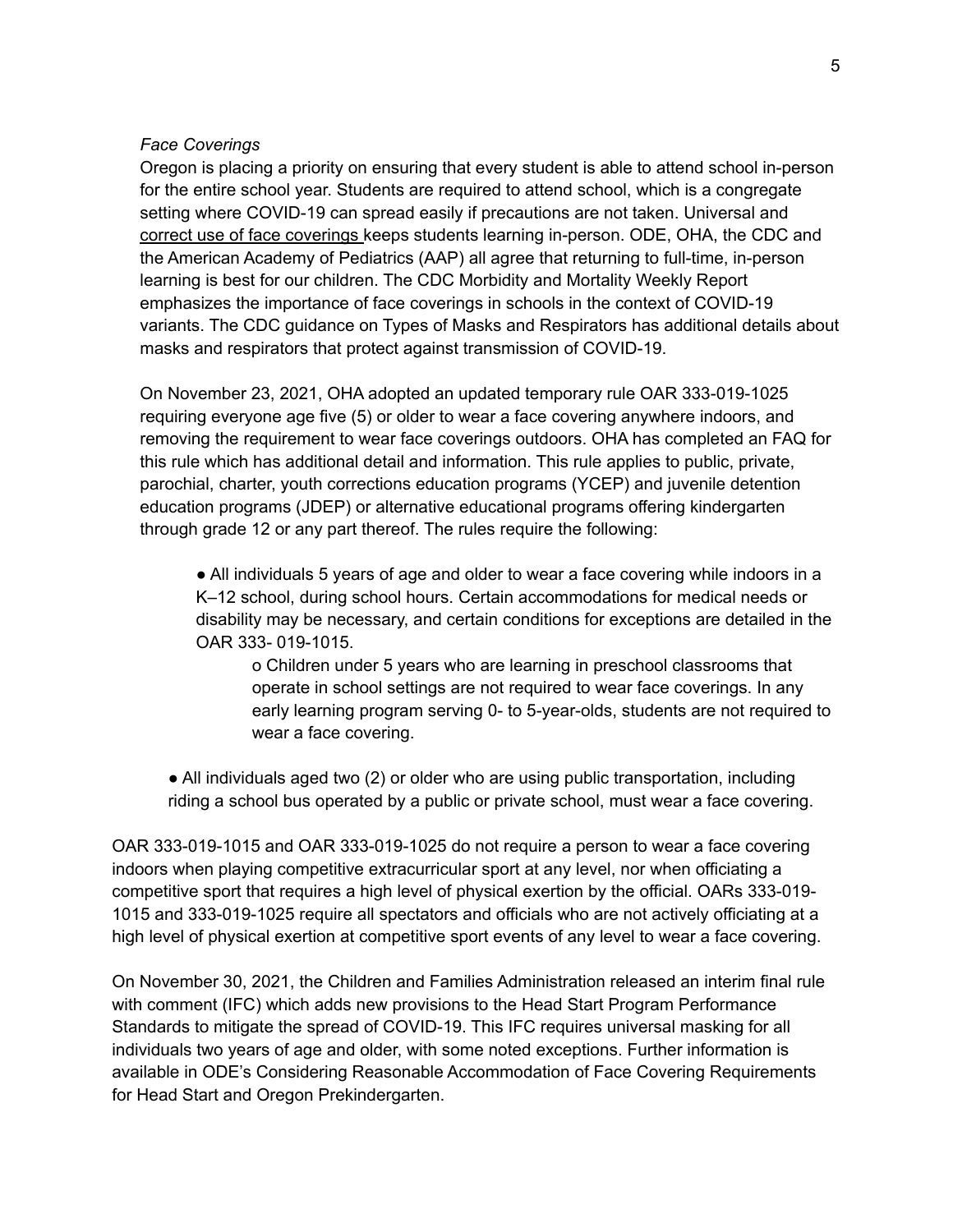When students falter in consistently and correctly wearing a face covering, center grace and patience and reteach the expectation. Schools and teams should continually provide instruction and positive reinforcement to help all students adapt to the changes in school facilities.

In the case that a student or family chooses not to wear a face covering for reasons other than medical need or disability, schools should follow district processes to determine how to respond keeping in mind both the responsibility for health and safety and the student's need to access education. Conversations should be progressive and lead to resolution that ideally does not involve suspension. Schools cannot serve a student in-person if they or their family choose not to wear a face covering. Schools may offer a remote or online school option for the student.

A face shield may be worn instead of a face covering if an individual cannot wear a face covering for medical reasons. Face coverings are preferred over face shields, as they provide better containment of small aerosols that can be produced while talking.

A face covering is NOT a substitute for physical distancing. Face coverings are required and maintaining at least 3 feet of physical distance to the extent possible, especially when indoors or outdoors around people from different households.

Group face covering breaks or full classroom face covering breaks are best done outdoors where ventilation and physical distancing are maximized. Outside of brief outdoor and physically distanced "mask breaks," whenever face coverings are not required by OAR 333-019- 1015 or OAR 333-019-1025, they continue to be strongly recommended to reduce the spread of COVID-19.

On February 7, 2022, OHA announced it will lift the mask rule (333-019-1015) in schools on March 31, 2022. Other COVID-19 mitigation protocols (e.g., physical distancing, airflow/ventilation, outdoor face coverings, etc.) remain local decisions.

As of March 31, 2022 the decision to require universal masking in school settings will rest with decision makers in school districts, charter schools, private schools, and local public health authorities.

Masks will continue to be required on public transportation, which includes school buses until lifted by the federal government and cannot be waived by state or local authorities.

#### *Individualized COVID-19 Recovery Services*

OAR 581-015-2229 requires that districts and programs ensure that IEP teams determine the need for Individualized COVID-19 Recovery Services for each eligible student based on their individual circumstances.

Districts are required to:

● Ensure that the IEP team for each eligible student considers the need for Individualized COVID-19 Recovery Services at least at each initial IEP meeting and each regularly scheduled annual review meeting while OAR 581-015-2229 is in effect.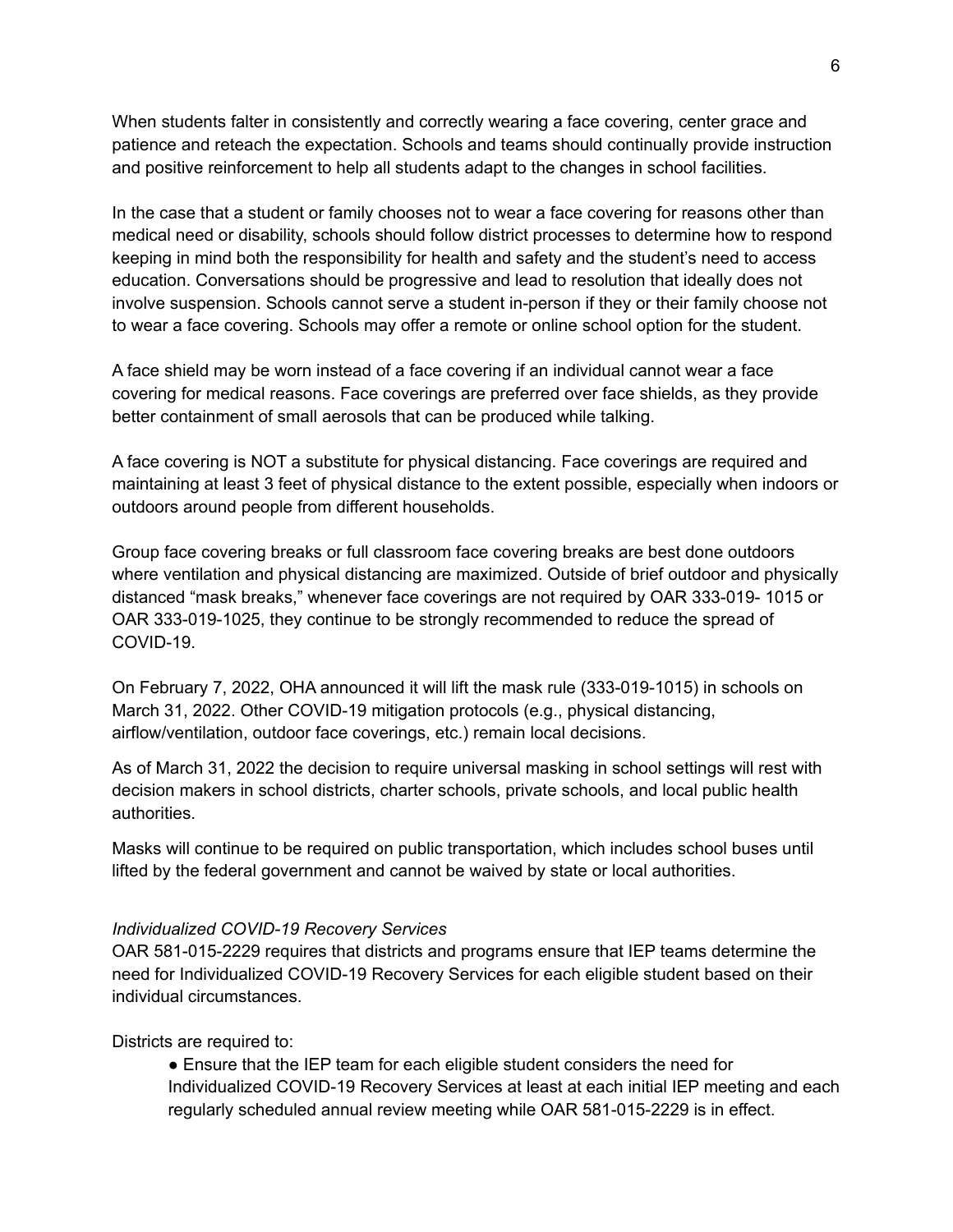- Provide written notice to the parents of each eligible student regarding the opportunity for the IEP team to meet to consider Individualized COVID-19 Recovery Services.
- Provide written notice to the parent and/or adult student with a disability regarding the determination of need for Individualized COVID-19 Recovery Services.

#### Additionally, schools and districts *must*:

Maintain a Communicable Disease Management Plan (OAR [581-022-2220](https://secure.sos.state.or.us/oard/viewSingleRule.action?ruleVrsnRsn=145269)), exclude staff or students from school who have been exposed to COVID-19 (OAR [333-019-0010\)](https://secure.sos.state.or.us/oard/viewSingleRule.action?ruleVrsnRsn=272765), maintain health care and space that isolates sick or injured students (OAR [581-022-2320](https://secure.sos.state.or.us/oard/viewSingleRule.action?ruleVrsnRsn=250536)), meet all standard instructional time requirements in Division 22 ([OAR-581-022-0102\(30\)](https://secure.sos.state.or.us/oard/viewSingleRule.action?ruleVrsnRsn=252828)) and ([OAR](https://secure.sos.state.or.us/oard/viewSingleRule.action?ruleVrsnRsn=250536) 581- [022-2320\)](https://secure.sos.state.or.us/oard/viewSingleRule.action?ruleVrsnRsn=250536), complete an independent adoption of any digital instructional materials used as core curriculum (OAR [581-022-2350\)](https://secure.sos.state.or.us/oard/viewSingleRule.action?ruleVrsnRsn=145324), administer state assessments as required by state and federal law (**ORS 329.485**; OAR [581-022-2100](https://secure.sos.state.or.us/oard/viewSingleRule.action?ruleVrsnRsn=145236)), reinstate the 10-day drop rule for enrollment (OAR [581-023-0006\(4\)\)](https://secure.sos.state.or.us/oard/viewSingleRule.action?ruleVrsnRsn=276369), attendance and reporting practices ([OAR](https://secure.sos.state.or.us/oard/viewSingleRule.action?ruleVrsnRsn=276369) [581-023-0006\(1\)\(f\)](https://secure.sos.state.or.us/oard/viewSingleRule.action?ruleVrsnRsn=276369)) and notifications (**ORS 339.071**), and submit Safe Return to In-Person Instruction and Continuity of Services plan to ODE (OAR [581-022-0105\)](https://secure.sos.state.or.us/oard/displayDivisionRules.action?selectedDivision=2563) by August 27, 2021 to fulfill the requirements of the American Rescue Plan Elementary and Secondary School Emergency Relief (ESSER III) State plan. Districts are required to update the plan as needed and to review it every six months to remain in compliance with ESSER III regulations. (OAR 581-022-0106). A similar date and submission process for public charter schools is communicated to charter school leaders each time an update is needed. Additional rules can be found in the RSSL-RF document.

#### **Overview & Authority**

Changes in the amount of community transmission of COVID-19, the severity of illness associated with new variants of the SARS-CoV-2 virus that causes COVID-19, or the availability of vaccination for children younger than 12 years old may warrant changes to the state's recovery efforts during the school year. Bend-La Pine Schools' Operational Plan will be updated to reflect any changes.

Bend-La Pine Schools will continue to monitor guidance updates from the CDC, ODE, OHA, and DCPH to align this recommendation framework as needed.

Decisions about when or how Bend-La Pine Schools (BLS) will respond to an outbreak of COVID-19 involve collaboration across multiple partners. If part of or an entire school needs to close for in-person instruction as a matter of public health, it is important that educators, students, families and the general public have a clear understanding of how decisions are made and who makes those decisions.

When determining how to best support in-person learning during the 2021-22 school year, Bend-La Pine Schools will work in a collaborative manner with the Deschutes County Health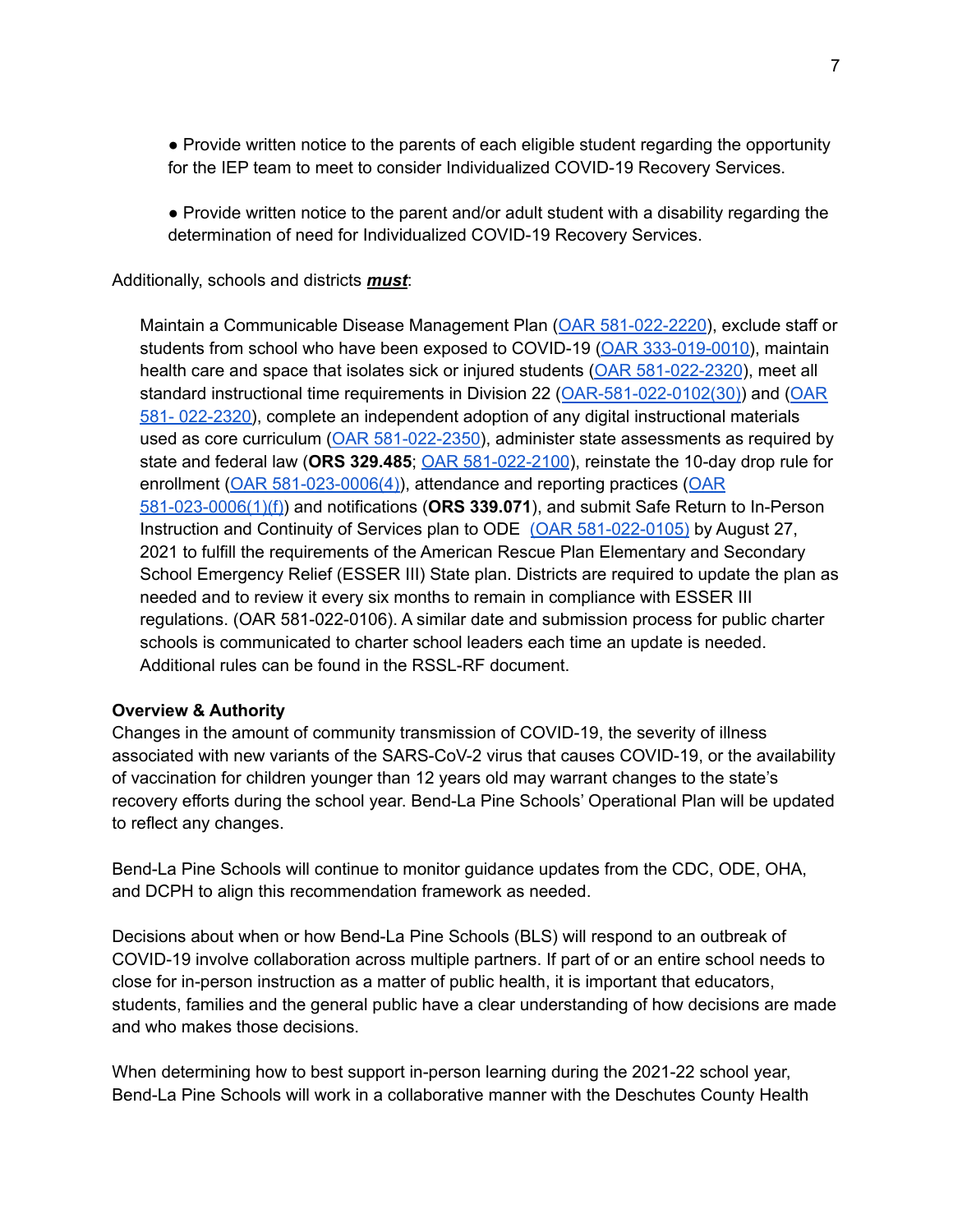Services (DCHS) as the Local Public Health Authority (LPHA). DCHS is a vital partner in advising and consulting on health and safety concerns with Bend-La Pine Schools officials. Additionally, district administrators will continue to gather feedback on operational decisions and actions from the Bend-La Pine Schools Health Consultants Team, consisting of local pediatricians, nurses, and public health officials.

#### **COVID-19 Health and Safety**

As Bend-La Pine Schools plans for the 2021-22 in-person school year, it is important to remember that:

- Keeping students in full-time, in-person instruction is a priority.
- Our communities will be living with the virus until there is widespread immunity.
- COVID-19 continues to change with new variants, our knowledge of mitigation efforts grows over time. For these reasons the guidance for responding to COVID-19 also changes.
- Currently, the best practices as recommended by the Centers for Disease Control (CDC), Oregon Health Authority, and Deschutes County Health Services for protecting individuals from COVID-19 are vaccination for those eligible, physical distancing, face coverings, ventilation and airflow, hand hygiene, and staying home if ill or exposed to someone with COVID-19.
- Opportunity for transmission decreases with each mitigation effort that is implemented.

As Bend-La Pine Schools plans and implements the recommendations included in the Resiliency Framework, the school district will necessarily need to consider a continuum of risk levels when all recommendations cannot be fully implemented. This may include implementing more restrictive protocols and measures as conditions warrant. These measures could be implemented at a single classroom, school, or district wide.

District leadership will use Planning for COVID-19 Scenarios in Schools for COVID-19 as a guide for response to related illness events.

#### **Equity**

Bend-La Pine Schools is committed to promoting educational systems that support every child's identity, health and well-being, strengths and needs. Bend-La Pine Schools makes every effort to apply an equity-informed, anti-racist and anti-oppressive lens across all sections of this operational plan.

Bend-La Pine Schools remains committed to the guiding principles used throughout the COVID-19 pandemic to generate collective action and leadership for efforts to respond to COVID-19 across the school district and communities in Central Oregon. These principles are updated to reflect the current context and in conjunction with current strategic goals:

**● Ensure safety and wellness.** Prioritizing basic needs such as food, shelter, wellness, supportive relationships and support for mental, social and emotional health of students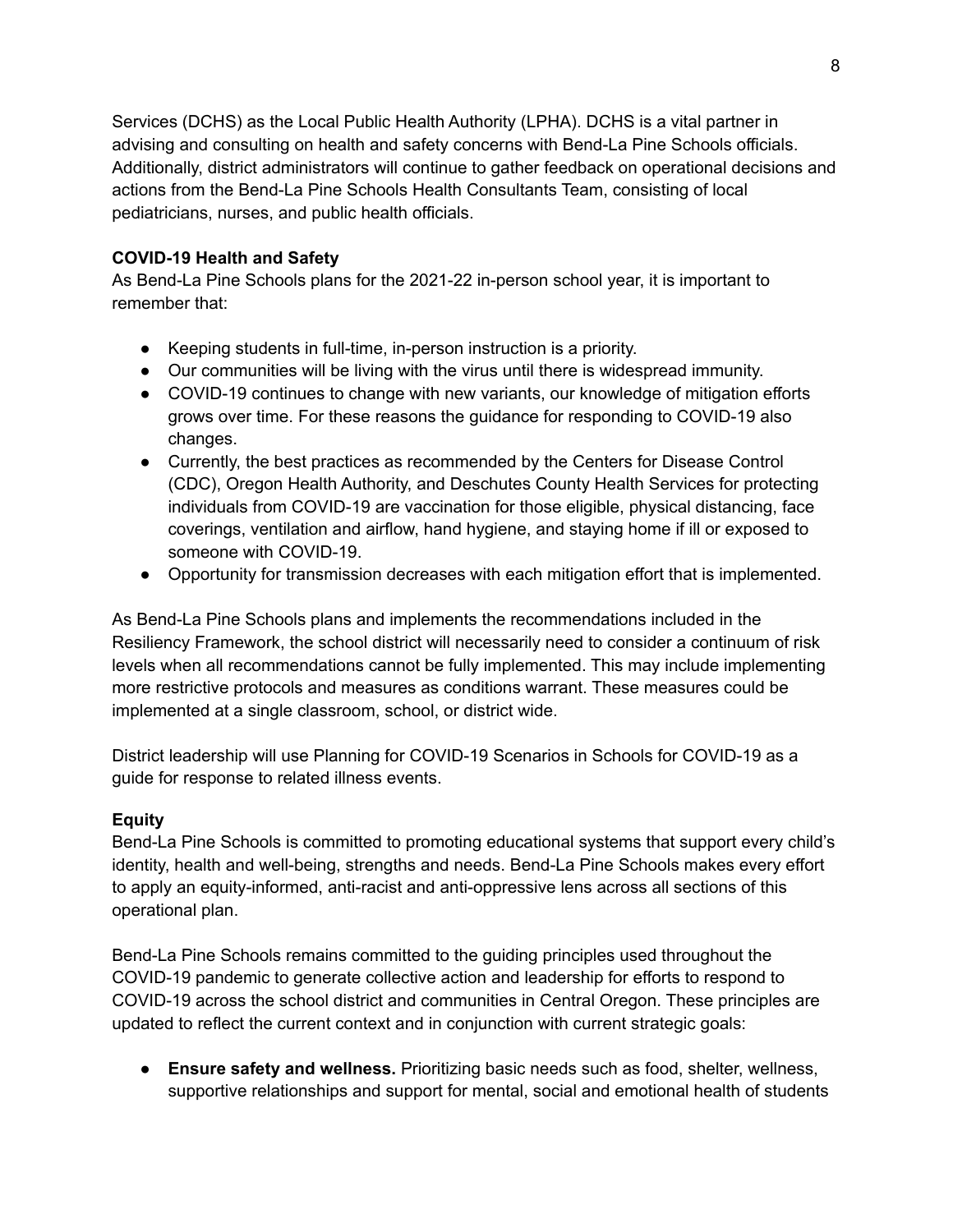and staff. Bend-La Pine Schools' employs a Director of Social, Emotional Learning, and Mental Wellness; 25 student success educational assistants; 6 student success instructors; 31 student success clinician coordinators; a Director of Diversity, Equity, and Inclusion with a team of over 40 language specialists and culturally-specific family liaisons; and 22 nurses to support mental, social, and emotional health of students and staff, 14 Family Access Network advocates and 1 homeless liaison. Bend-La Pine Schools plans to continue to make free meals available to all students every school day and continue robust offerings of clubs, athletics and activities for students.

**● Center health and well-being.** Acknowledging the health and mental health impacts this past year, commit to creating learning opportunities that foster creative expression, make space for reflection and connection and center on the needs of the whole child rather than solely emphasizing academic achievement. In addition, we acknowledge the assets and strengths of our families, and the disparate impact this pandemic has had on different portions of our community. We strive to engage families actively as partners in this commitment.

Staff use Collaborative Problem Solving (CPS) tools that give students the ability to identify and articulate their concerns, hear the concerns of others, and take each others' concerns into account in working toward mutually satisfactory solutions. Bullying prevention and emotional growth messaging is weaved throughout our instruction. Clubs are active in all of our schools, offering students opportunities for involvement in numerous groups including Where Everyone Belongs (WEB), Robotics and Uni-cycling – to name a few. Bend-La Pine Schools staffs schools in ways that ensure students have access to mental and behavioral health support at school: 37 counselors meet with students each day at our middle and high schools, and 16 school psychologists provide student support and advocacy at all elementary, middle and high schools, two full-time therapists support our highest needs students at schools in the region.

- **● Cultivate connection and relationship.** Reconnecting with one another after a year of separation can occur through quality learning experiences and deep interpersonal relationships among families, students and staff.
- **● Prioritize equity.** Recognizing the disproportionate impact of COVID-19 on our Black, indigenous, and other people of color (BIPOC) communities; students experiencing disabilities; students living in rural communities; and students and families navigating poverty and houselessness, the district will apply an equity informed, anti-racist, and anti-oppressive lens to promote culturally sustaining and revitalizing educational systems that support every child.
- **● Innovate.** Returning to school is an opportunity to improve teaching and learning by iterating on new instructional strategies, rethinking learning environments and investing in creative approaches to address unfinished learning.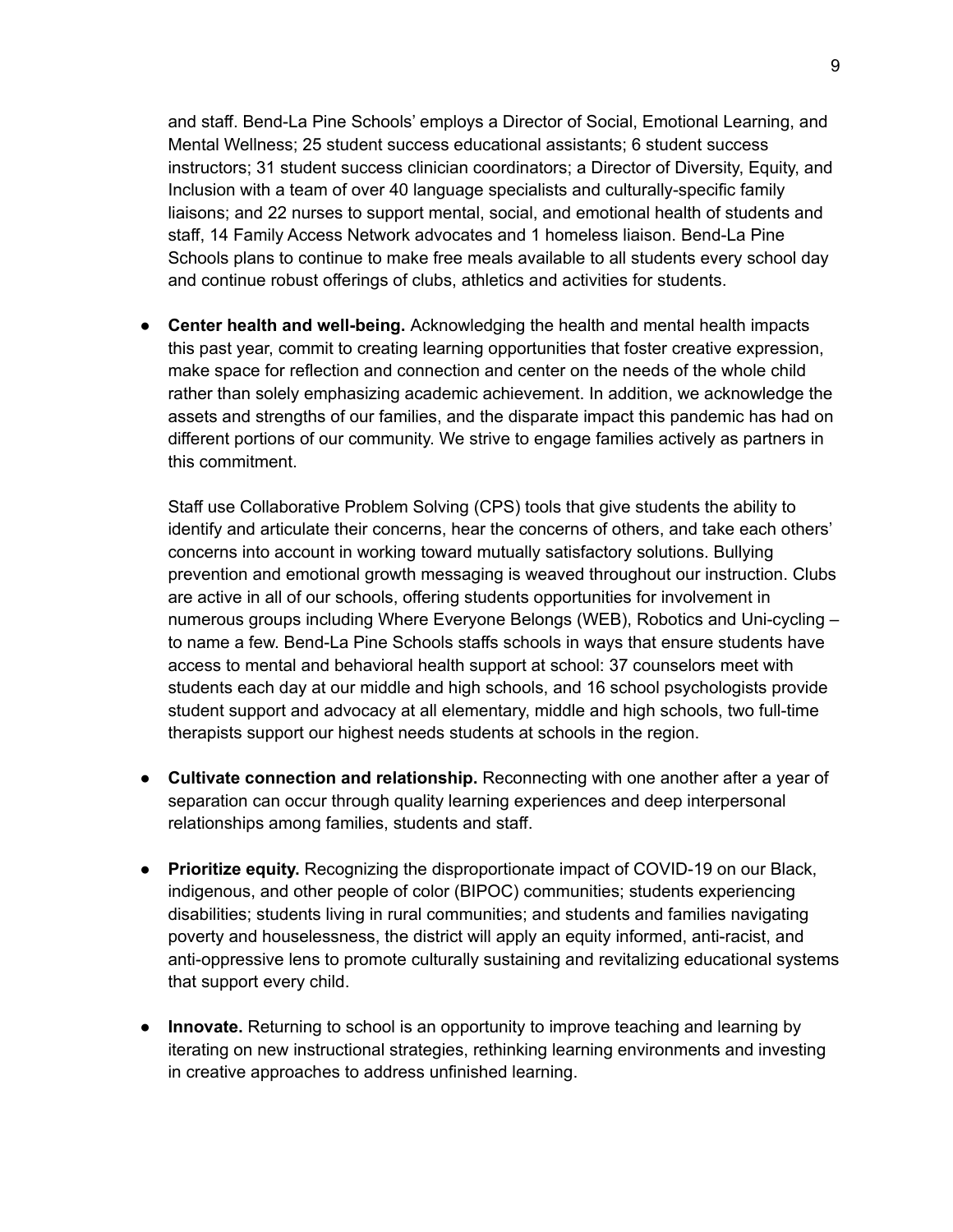#### **Advisory Health & Safety Strategies**

Key health and safety measures that have shifted from "required" to "advisory", back to "required", back to local control for reducing the spread of COVID-19 in Bend-La Pine Schools were reviewed with a number of district stakeholder groups for input and comment throughout the pandemic. These groups included the Bend-La Pine Schools Executive Administrators and School Principals, Bend-La Pine Schools District Safety Leadership Team, Bend-La Pine Schools District and School Safety Committees (staff and administrators), Bend Education Association (BEA) and Oregon School Employees Association (OSEA) leaders.

Additional consultation and input was provided by the Deschutes County Health Services and local medical care providers.

Community input received via email, phone calls, during board meeting public comment and via Board Leadership Listening Sessions, has also informed our plan.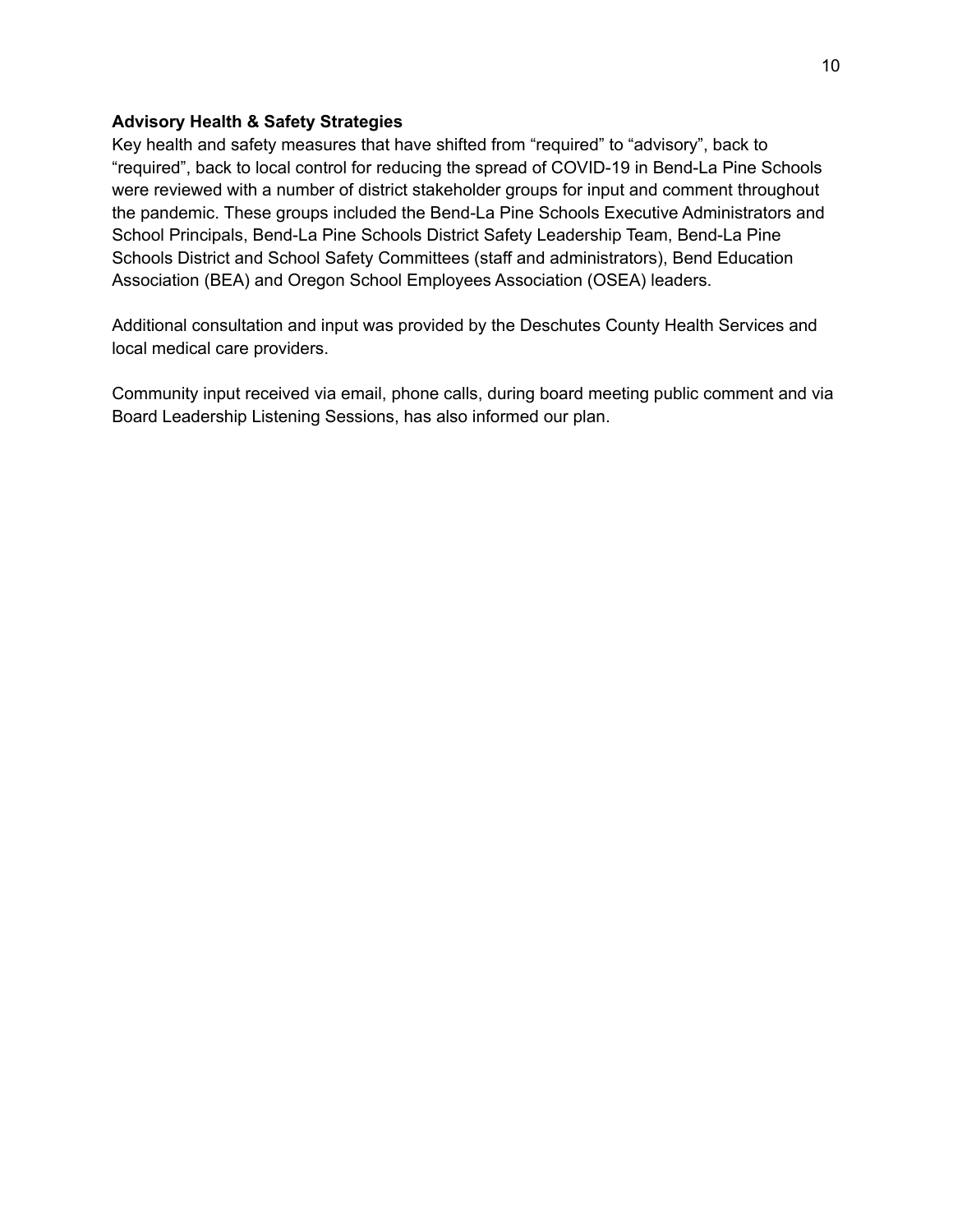#### **Bend-La Pine Schools**

Continuation of In-Person Instruction, Fall 2021

Schools are an important part of the infrastructure of communities, as they provide safe and supportive learning environments for students, employ teachers and other staff, and enable parents, guardians, and caregivers to work. Many students, staff, and caregivers are either missing or have had interruptions in services due to school building closures and virtual and hybrid learning. Evidence suggests that many K–12 schools that have strictly implemented prevention strategies have been able to safely open for in-person instruction and remain open.

Bend-La Pine Schools has, and will continue to follow, [guidance](https://www.cdc.gov/coronavirus/2019-ncov/community/schools-childcare/schools.html) for prevention strategies to help protect students, teachers, and staff, and slow the spread of COVID-19. We believe that with these prevention strategies in place and adhered to, our schools can safely remain open for in-person instruction and we can fulfill our plan for students to attend school in-person, full time, five days a week for the entire school year, while being mindful of best practices for student and staff health and safety.

This document provides an operational strategy for safe delivery of in-person instruction in K–12 schools through the integration of a package of prevention and control components:

- 1. Consistent implementation of layered prevention strategies to reduce COVID-19 transmission in schools
- 2. Consideration of indicators of community transmission to reflect levels of community risk
- 3. Phased prevention strategies based on levels of community transmission

The following public health efforts provide additional layers of COVID-19 protection in schools:

- Provide access to testing to identify individuals with a COVID-19 infection to limit transmission and outbreaks
- Vaccination for teachers, staff, and students as soon as possible

Initial public review of this plan took place on August 10, 2021 and again on February 8, 2022 at Bend-La Pine Schools Board of Directors business meetings and will be reviewed, as needed, to mitigate COVID-19 spread and avoid school closures.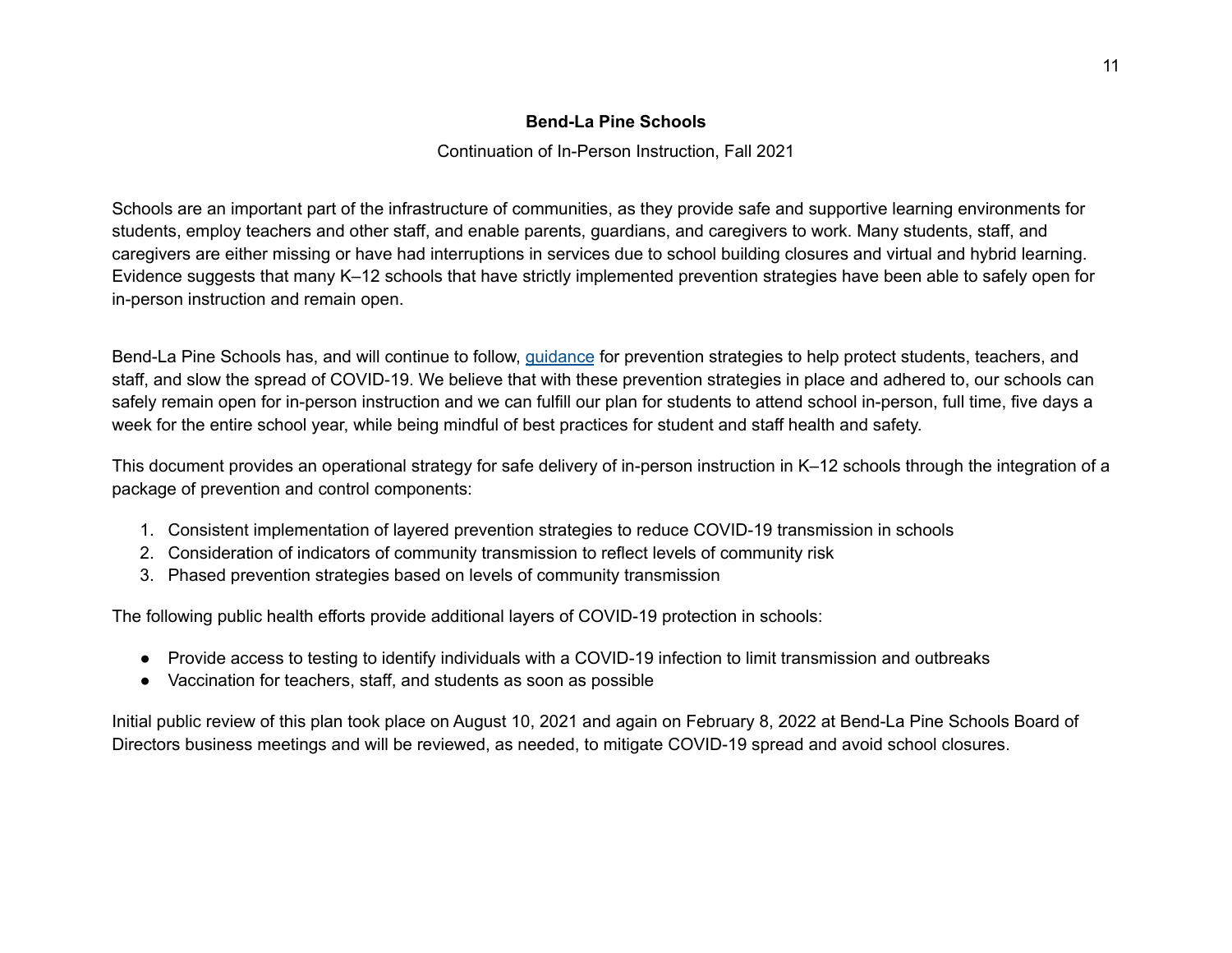| Appropriate<br><b>Accommodations for</b><br><b>Children</b> | Administrators should consider adaptations and alternatives to prevention strategies when<br>serving people with disabilities and/or students with academic, social, and emotional needs<br>that require intervention and support while maintaining efforts to protect all children and staff<br>from COVID-19.<br>• For students receiving special education services, decisions are informed according to<br>the Individuals with Disabilities Education Act (IDEA).<br>Decisions are made on a case-by-case basis by the student's Individualized Education<br>Program (IEP) or Section 504 plan teams. |
|-------------------------------------------------------------|------------------------------------------------------------------------------------------------------------------------------------------------------------------------------------------------------------------------------------------------------------------------------------------------------------------------------------------------------------------------------------------------------------------------------------------------------------------------------------------------------------------------------------------------------------------------------------------------------------|
|                                                             | Staff will ensure student accommodations create access to the same consistent learning<br>opportunities all students have.                                                                                                                                                                                                                                                                                                                                                                                                                                                                                 |
|                                                             | Staff will consider allowing students with disabilities or accommodations to continue in person<br>instruction as daily routines and social interactions are key to meeting their individual learning<br>needs.                                                                                                                                                                                                                                                                                                                                                                                            |
| <b>Attendance</b>                                           | A student's academic performance and/or attendance during the spring of 2020 or the<br>2020-21 school year should not be the sole determinant for decision making.                                                                                                                                                                                                                                                                                                                                                                                                                                         |
|                                                             | The 10-day drop rule will be reinstated and schools and districts must use the active and<br>inactive roll as required under OAR 581-023-0006(4).                                                                                                                                                                                                                                                                                                                                                                                                                                                          |
| <b>Cleaning Protocols</b>                                   | District facilities will be cleaned, sanitized, and disinfected daily using District sanctioned, EPA<br>List N approved products for COVID-19.                                                                                                                                                                                                                                                                                                                                                                                                                                                             |
|                                                             | Health rooms and isolation rooms will be disinfected thoroughly by the custodial staff after any<br>student or staff member with COVID-19 symptoms leaves the room.                                                                                                                                                                                                                                                                                                                                                                                                                                        |
|                                                             | Transportation staff will regularly clean and disinfect buses using the approved cleaning and<br>disinfecting products and equipment on which they have been trained.                                                                                                                                                                                                                                                                                                                                                                                                                                      |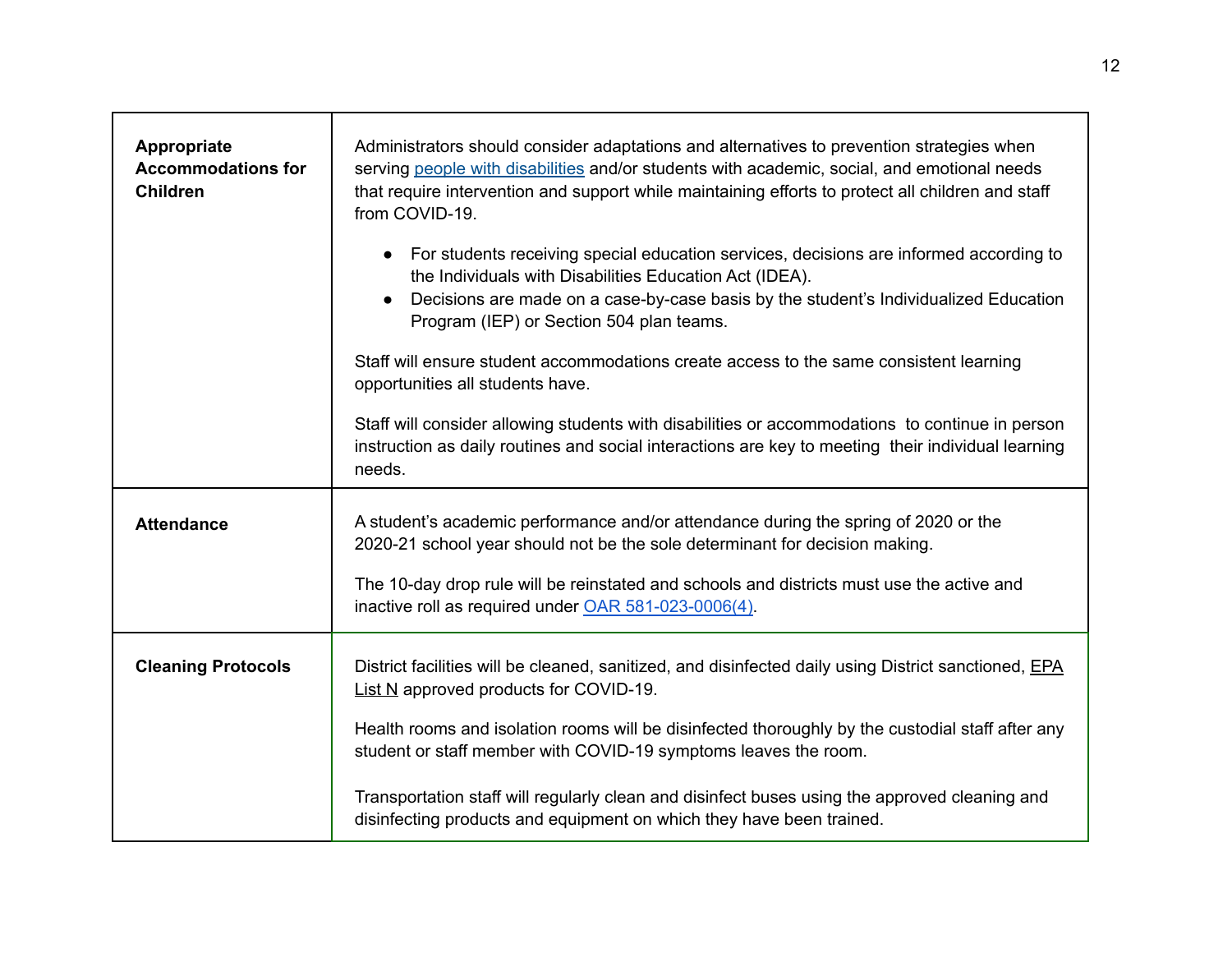| <b>Cohorting</b>       | Cohorting refers to establishing a consistent grouping of students that stays together for a<br>significant portion of the school day.                                                                                                                                                                                                                                                                                                                            |
|------------------------|-------------------------------------------------------------------------------------------------------------------------------------------------------------------------------------------------------------------------------------------------------------------------------------------------------------------------------------------------------------------------------------------------------------------------------------------------------------------|
|                        | This mitigation strategy helps to minimize the number of close contacts in an exposure event<br>between students and staff by intentionally limiting the possible number of interactions<br>students may experience during the day. Cohorting will be a strategy implemented by the<br>Bend-La Pine Schools when conditions warrant elevating the mitigation strategies due to<br>increased prevalence of community and in-school transmission of COVID-19 cases. |
|                        | In the event that we would need to elevate our cohorting strategies, students would not be<br>placed into full-time cohort groups based on any demographic or disability criteria (e.g.,<br>students with complex medical needs, students with IEPs, students receiving language<br>services, etc.).                                                                                                                                                              |
|                        | Schools may consider creating small groups within cohorts around skills and instructional<br>needs.                                                                                                                                                                                                                                                                                                                                                               |
| <b>Contact Tracing</b> | Bend-La Pine Schools encourages staff and families to notify the school if they or their<br>student have symptoms of COVID-19, a positive test, or were exposed to someone with<br>COVID-19 within the last 14 days. Per HIPAA guidelines, Bend-La Pine Schools will maintain<br>privacy and confidentiality.                                                                                                                                                     |
|                        | Students, teachers, and staff who have symptoms of infectious illness, such as influenza (flu)<br>or COVID-19, should stay home and be referred to their healthcare provider for testing and<br>care.                                                                                                                                                                                                                                                             |
|                        | To the best of staffs' abilities, Bend-La Pine Schools will alert families if their student has been<br>identified to have had prolonged contact with a positive case.                                                                                                                                                                                                                                                                                            |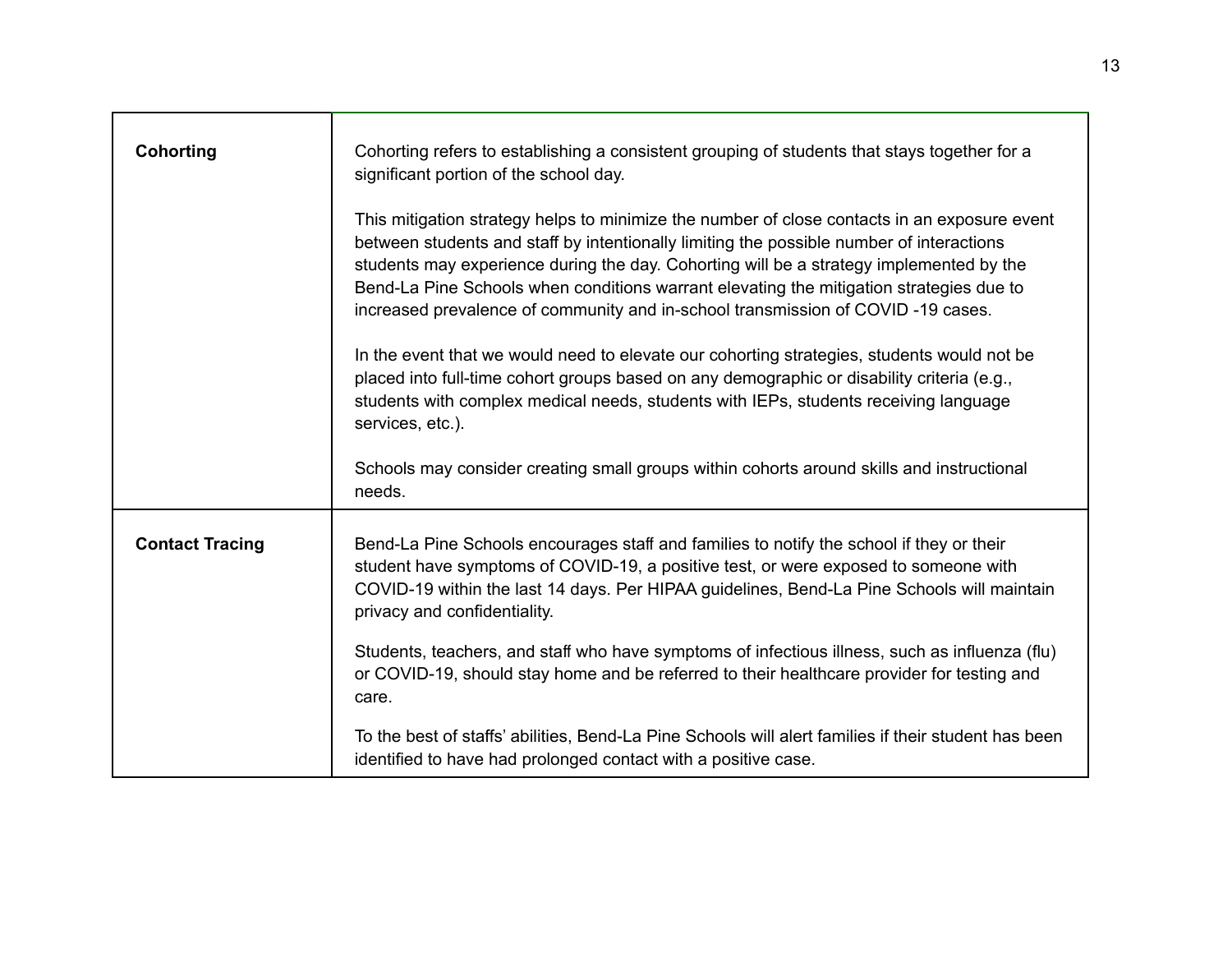|               | In the absence of Universal Masking, schools will return to using the general exposure<br>definition: Having been within 6 feet of a confirmed or presumptive COVID-19 case for 15<br>minutes or more within one day, or having been in contact with the infectious secretions of<br>a confirmed or presumptive COVID-19 case.                                                                                                                                                                                                                                                                                                                                                                                                                                                                                                                                                             |
|---------------|--------------------------------------------------------------------------------------------------------------------------------------------------------------------------------------------------------------------------------------------------------------------------------------------------------------------------------------------------------------------------------------------------------------------------------------------------------------------------------------------------------------------------------------------------------------------------------------------------------------------------------------------------------------------------------------------------------------------------------------------------------------------------------------------------------------------------------------------------------------------------------------------|
|               | In the absence of universal masking, schools will not be able to use the Test to Stay<br>Protocol to allow students and staff to attend school during a quarantine period.<br>Universal use of face coverings remains a prerequisite for the Test to Stay Protocol.<br>Diagnostic testing will remain accessible to all schools regardless of mask use.                                                                                                                                                                                                                                                                                                                                                                                                                                                                                                                                    |
|               | General quarantine guidance for students and staff who return on day 6 of their<br>quarantine will include the continued need to wear a well fitted mask for days 6 through<br>10 of their quarantine.                                                                                                                                                                                                                                                                                                                                                                                                                                                                                                                                                                                                                                                                                     |
| <b>Equity</b> | Health equity considerations related to the school setting are a critical part of decision-making<br>and have been considered in Bend-La Pine Schools' updated guidance for schools.<br>School administrators can promote health equity by ensuring all students, teachers, and staff<br>have resources to support physical and mental health. They will also work with parents to<br>understand concerns for their students<br>According to the CDC, people living in rural areas, people with disabilities, immigrants, and<br>people who identify as American Indian/Alaska Native, Black or African American, and<br>Hispanic or Latino have been disproportionately affected by COVID-19; these disparities have<br>also emerged among children.<br>Bend-La Pine Schools' promotes equity in learning and health, particularly for groups<br>disproportionately affected by COVID-19. |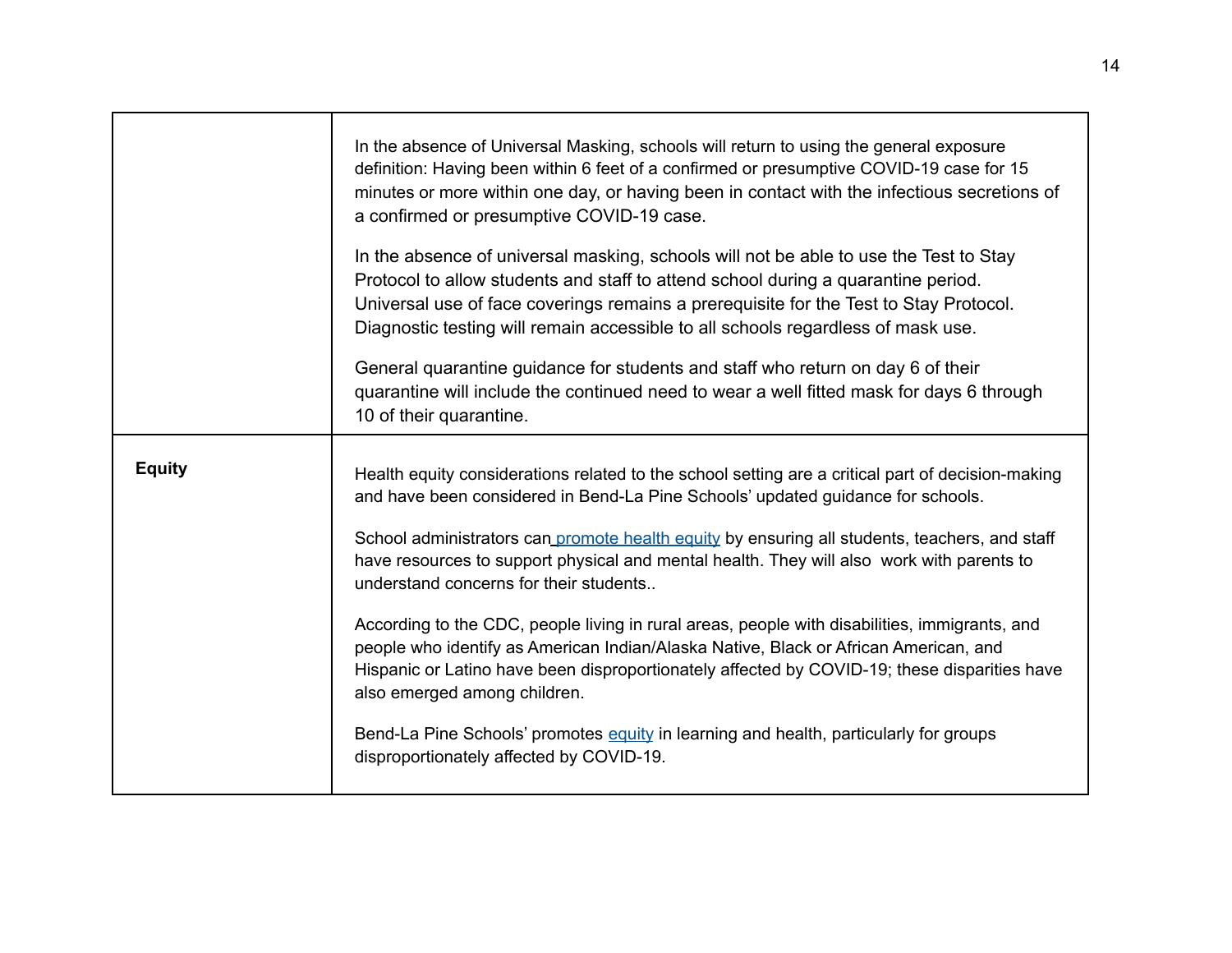| Handwashing and<br><b>Respiratory</b><br><b>Etiquette</b> | Hand hygiene and respiratory etiquette, such as covering coughs and sneezes, is<br>encouraged for staff, students and visitors. Hand sanitation stations are provided throughout<br>all district facilities.<br>Safe handwashing procedures will be posted at Bend-La Pine Schools' sites including<br>bathroom washing stations and classroom sinks.<br>Bend-La Pine Schools will continue to implement protocols and systems to ensure access to<br>soap, water, and alcohol-based hand sanitizer with at least 60% alcohol. Schools will prioritize<br>handwashing with soap and water after students or staff use the restroom and throughout the<br>day as appropriate.                                                                                                                                                                                      |
|-----------------------------------------------------------|-------------------------------------------------------------------------------------------------------------------------------------------------------------------------------------------------------------------------------------------------------------------------------------------------------------------------------------------------------------------------------------------------------------------------------------------------------------------------------------------------------------------------------------------------------------------------------------------------------------------------------------------------------------------------------------------------------------------------------------------------------------------------------------------------------------------------------------------------------------------|
| Exposure,<br><b>Quarantine &amp;</b><br><b>Isolation</b>  | When an individual has been identified as a close contact to a person with COVID-19, has<br>primary COVID-19 symptoms, or is COVID-19 positive, the COVID-19 Response and<br>Recovery Team will follow OHA's investigative guidelines and ODE's COVID-19 scenarios for<br>quarantine or isolation.<br>School and department administrators are required to exclude staff and students from school<br>whom they have reason to suspect have been exposed to COVID-19. (OAR 333-019-0010).<br>Isolation protocol will follow state and local health guidelines for response to related illness<br>events.<br>Schools will accommodate students returning on days 6-10 of isolation. Students in days 6-10<br>of isolation will eat and drink in a designated area and wear a well-fitted mask (KN95 or<br>medical grade mask), per the CDC and OHA recommendations. |
|                                                           | After March 31, 2022: Adults and students 5-17 who are up-to-date with their COVID-19<br>vaccination as defined by CDC are not required to quarantine per current state guidance.                                                                                                                                                                                                                                                                                                                                                                                                                                                                                                                                                                                                                                                                                 |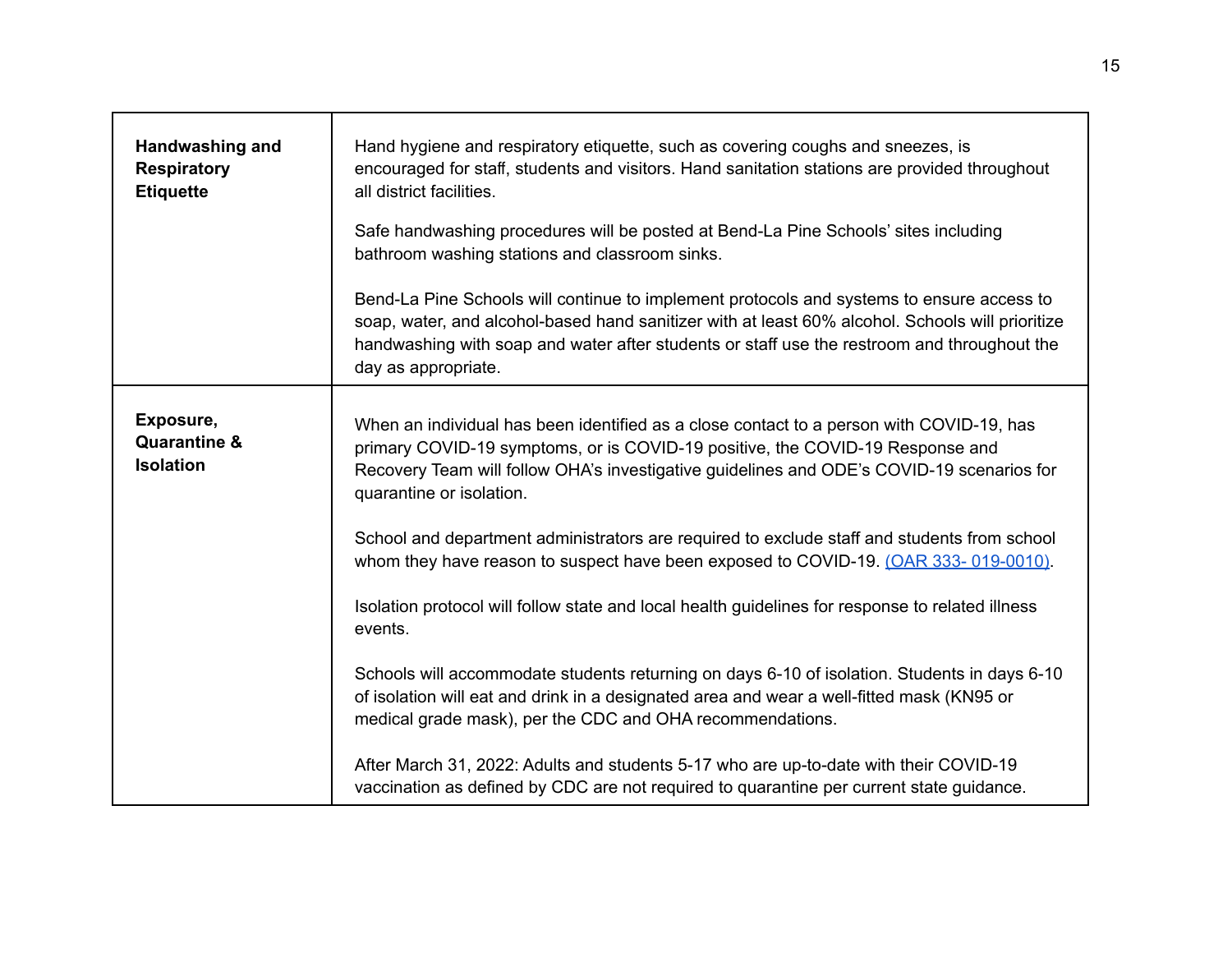|                                                      | See the COVID-19 Exclusion Summary Guide for exclusion and isolation protocols for sick<br>students and staff identified at the time of arrival or during the school day.                                                                                                                                                                                                                                                                                                                            |
|------------------------------------------------------|------------------------------------------------------------------------------------------------------------------------------------------------------------------------------------------------------------------------------------------------------------------------------------------------------------------------------------------------------------------------------------------------------------------------------------------------------------------------------------------------------|
| <b>Masking - Indoors</b><br><b>Educational Hours</b> | Bend-La Pine Schools will continue to follow all state rules regarding indoor and outdoor<br>masking.                                                                                                                                                                                                                                                                                                                                                                                                |
|                                                      | Masks are required to be worn in all indoor shared school and work settings, during school<br>hours, for all individuals two years and older, including all students, staff, contractors,<br>volunteers and visitors, per the Oregon Health Authority's statewide rule (OAR<br>333-019-1015), through March 31, 2022. Staff and volunteers with medical or religious<br>exceptions will continue to be required to follow district protocols regarding masking and<br>testing, after March 31, 2022. |
|                                                      | Group mask breaks, full classroom mask breaks, department staff mask breaks are best done<br>outdoors where ventilation and physical distancing are maximized.                                                                                                                                                                                                                                                                                                                                       |
|                                                      | Masks will be made available at schools and district buildings.                                                                                                                                                                                                                                                                                                                                                                                                                                      |
|                                                      | Certain accommodations for medical needs or disability may be necessary.                                                                                                                                                                                                                                                                                                                                                                                                                             |
| <b>Masking - Indoors</b><br><b>School Programs</b>   | Bend-La Pine Schools will continue to follow all state rules regarding indoor masking.                                                                                                                                                                                                                                                                                                                                                                                                               |
| <b>Masking - Outdoors</b><br><b>School Day</b>       | Bend-La Pine Schools will continue to follow all state rules regarding outdoor masking.                                                                                                                                                                                                                                                                                                                                                                                                              |
| <b>Masking - Athletics</b><br>& Activities           | Bend-La Pine Schools indoor and outdoor athletics and activities will continue to follow all<br>OSAA guidance. Schools and athletic programs will adhere to facility capacity requirements,<br>per state and local fire marshal regulations.                                                                                                                                                                                                                                                         |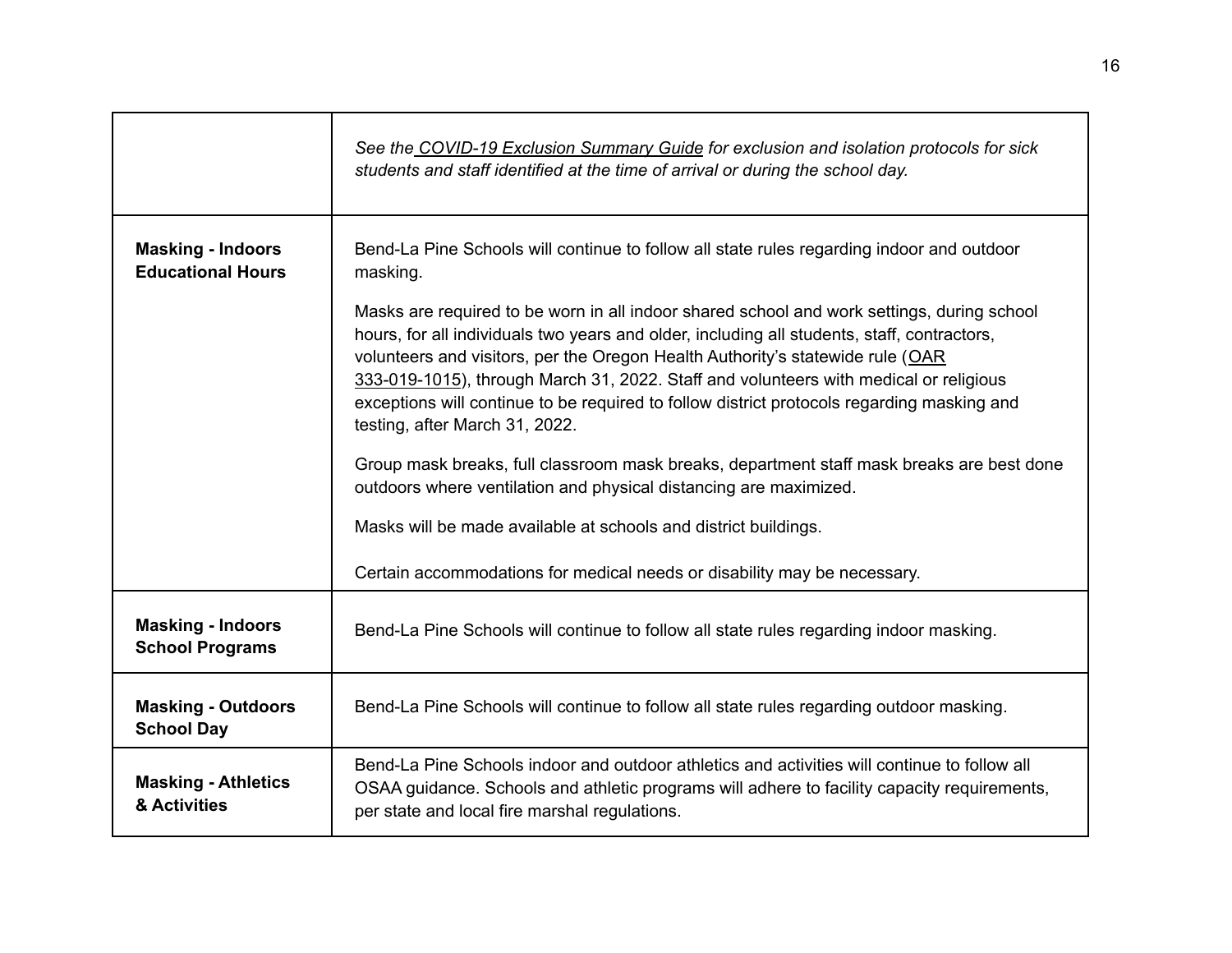| <b>Masking -</b><br><b>School/Staff</b><br><b>Penalties</b> | OHA and ODE will refer complaints to OROSHA for investigation under the Oregon Safe<br>Employment Act.<br>• OROSHA would enforce under the Oregon Safe Employment Act and penalty structure:<br>o The process is complaint driven.<br>o Failure to enforce: Fine based on serious violations, including an<br>assessment for size of the business in line with the Oregon Safe Employment<br>Act; \$100 to \$2,600.<br>o Willful negligence: Fine based on size of the business, and would likely be on<br>the higher end because of the larger size of many school districts; \$8,900 to<br>\$126,749.<br>o Highest penalty: Would be for employers with a willful violation, and having<br>more than 251 employees.<br>o Daily penalty for continued noncompliance: Could result in a failure to abate<br>the citation with a minimum \$250 and a maximum \$12,675. |
|-------------------------------------------------------------|-----------------------------------------------------------------------------------------------------------------------------------------------------------------------------------------------------------------------------------------------------------------------------------------------------------------------------------------------------------------------------------------------------------------------------------------------------------------------------------------------------------------------------------------------------------------------------------------------------------------------------------------------------------------------------------------------------------------------------------------------------------------------------------------------------------------------------------------------------------------------|
|                                                             | Licensed educators who fail to obey this rule may face additional penalties, including, but not<br>limited to, loss of license.                                                                                                                                                                                                                                                                                                                                                                                                                                                                                                                                                                                                                                                                                                                                       |
| <b>Notification</b>                                         | When schools or departments become aware that a person with COVID-19 has been present<br>in our facilities, we will communicate with identified affected school families and/or staff.<br>During surges the COVID-19 Response and Recovery team may prioritize their efforts on<br>identifying positive school cases and isolating the positive case. Instead of notifying individual<br>staff or students, entire classes or groups may be notified of possible exposure.                                                                                                                                                                                                                                                                                                                                                                                            |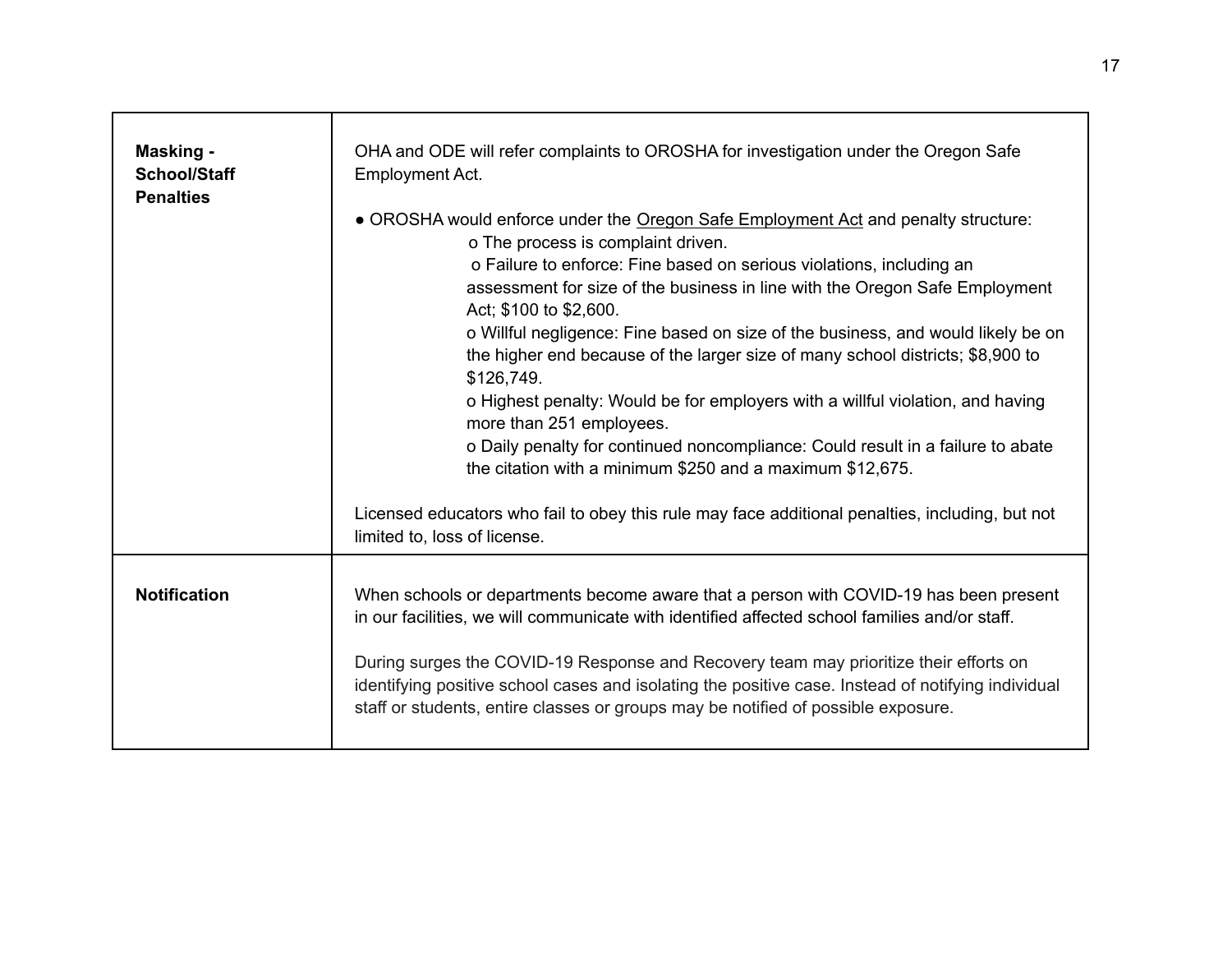| <b>Pre-Entry</b><br><b>Screenings &amp;</b><br><b>Contact Tracing</b> | Staff will follow procedures established regarding observation of students/staff/volunteers with<br>COVID-19 symptoms.<br>Students/staff identified as close contacts to a COVID-19 positive case will follow ODE/OHA<br>Planning for COVID-19 Scenarios in Schools Guidance.<br>Bend-La Pine Schools will continue to complete contact tracing, as conditions allow, following<br>guidance from local and state public health.                                                                                                                                                                                                                                                                                                                                                                                                                                                                                                                                                                                                                                                                                                                                                                                                                                                                                                       |
|-----------------------------------------------------------------------|---------------------------------------------------------------------------------------------------------------------------------------------------------------------------------------------------------------------------------------------------------------------------------------------------------------------------------------------------------------------------------------------------------------------------------------------------------------------------------------------------------------------------------------------------------------------------------------------------------------------------------------------------------------------------------------------------------------------------------------------------------------------------------------------------------------------------------------------------------------------------------------------------------------------------------------------------------------------------------------------------------------------------------------------------------------------------------------------------------------------------------------------------------------------------------------------------------------------------------------------------------------------------------------------------------------------------------------|
| <b>Physical Distancing</b>                                            | Staff will promote physical distancing by doing the following when possible:<br>Support physical distancing in all daily activities and instruction, maintaining at least 3<br>feet between individuals to the extent possible. Maintaining physical distancing should<br>not preclude return to full-time, in-person instruction for all students. When it is not<br>possible to maintain a physical distance of at least 3 feet, it is especially important to<br>layer multiple other prevention strategies, such as wearing face coverings.<br>Consider physical distancing requirements when setting up learning and other spaces,<br>arranging spaces and groups to allow for and encourage at least 3 feet of physical<br>distancing.<br>Physical distancing of desks, floor markers, and one-way traffic are no longer<br>required, but personal distance preferences will continue to be respected.<br>Students and staff who have not been vaccinated are strongly advised to maintain<br>physical distance (avoiding hugs, handshakes and prolonged proximity under 3 feet to<br>the extent possible) in addition to wearing a face mask.<br>Meals may be consumed outdoors, to the extent possible.<br>Minimize time standing in lines and take steps to ensure that required distance between<br>students is maintained. |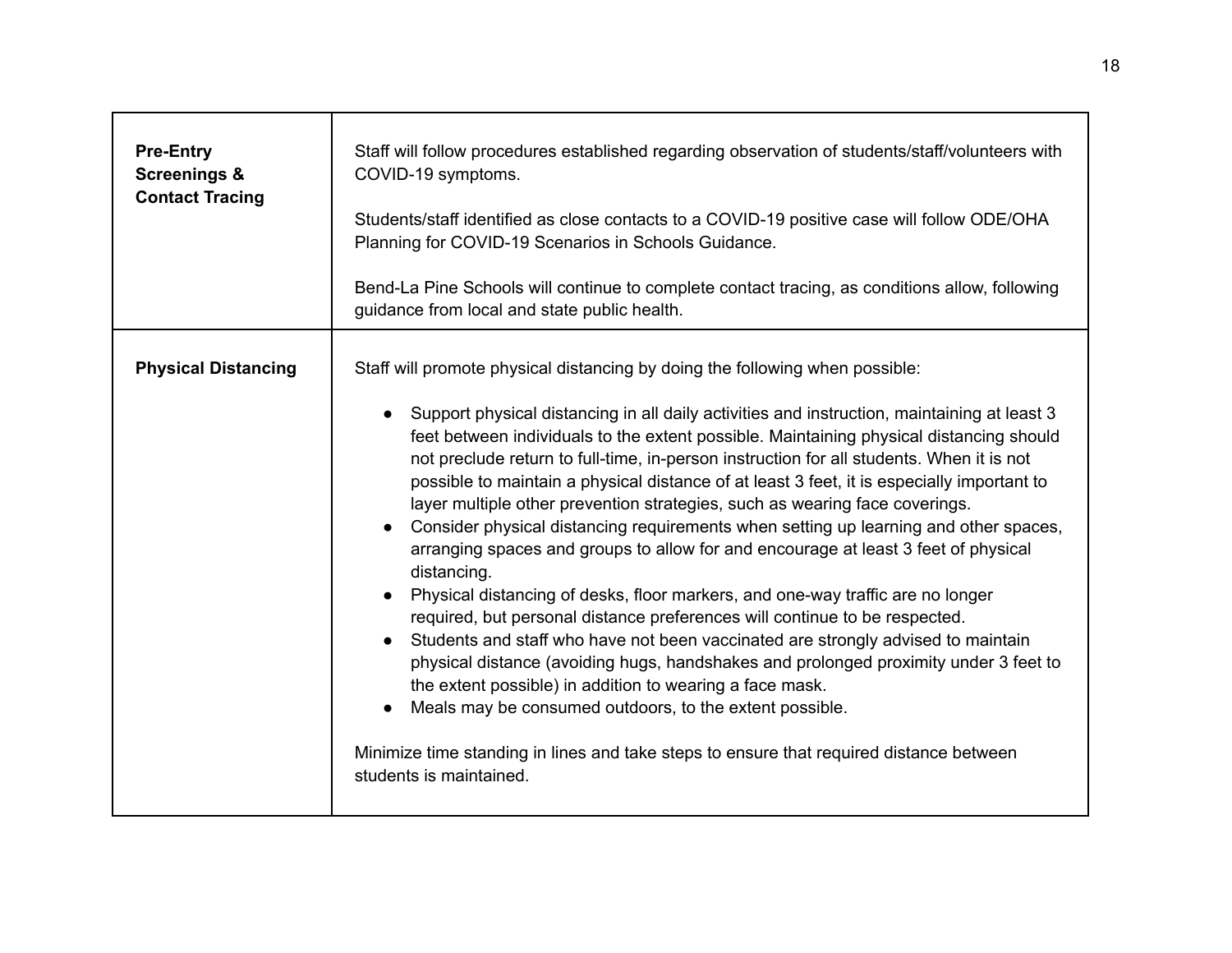|                        | Students, staff, and visitors will be asked to be mindful of physical distancing.                                                                                                                                                                                                                                                               |
|------------------------|-------------------------------------------------------------------------------------------------------------------------------------------------------------------------------------------------------------------------------------------------------------------------------------------------------------------------------------------------|
| <b>School Schedule</b> | Bend-La Pine Schools plans to remain open for in person instruction five days per week. For<br>students who must be absent due to illness or school closure, due to COVID-19 spread, the<br>District will provide access to learning.                                                                                                           |
| Testing                | The district will offer COVID-19 testing opportunities for students or staff who develop<br>symptoms at school or are exposed to COVID-19 at school.<br>The district will continue to partner with local medical professionals and the local health<br>authority to share information with families and staff regarding testing site locations. |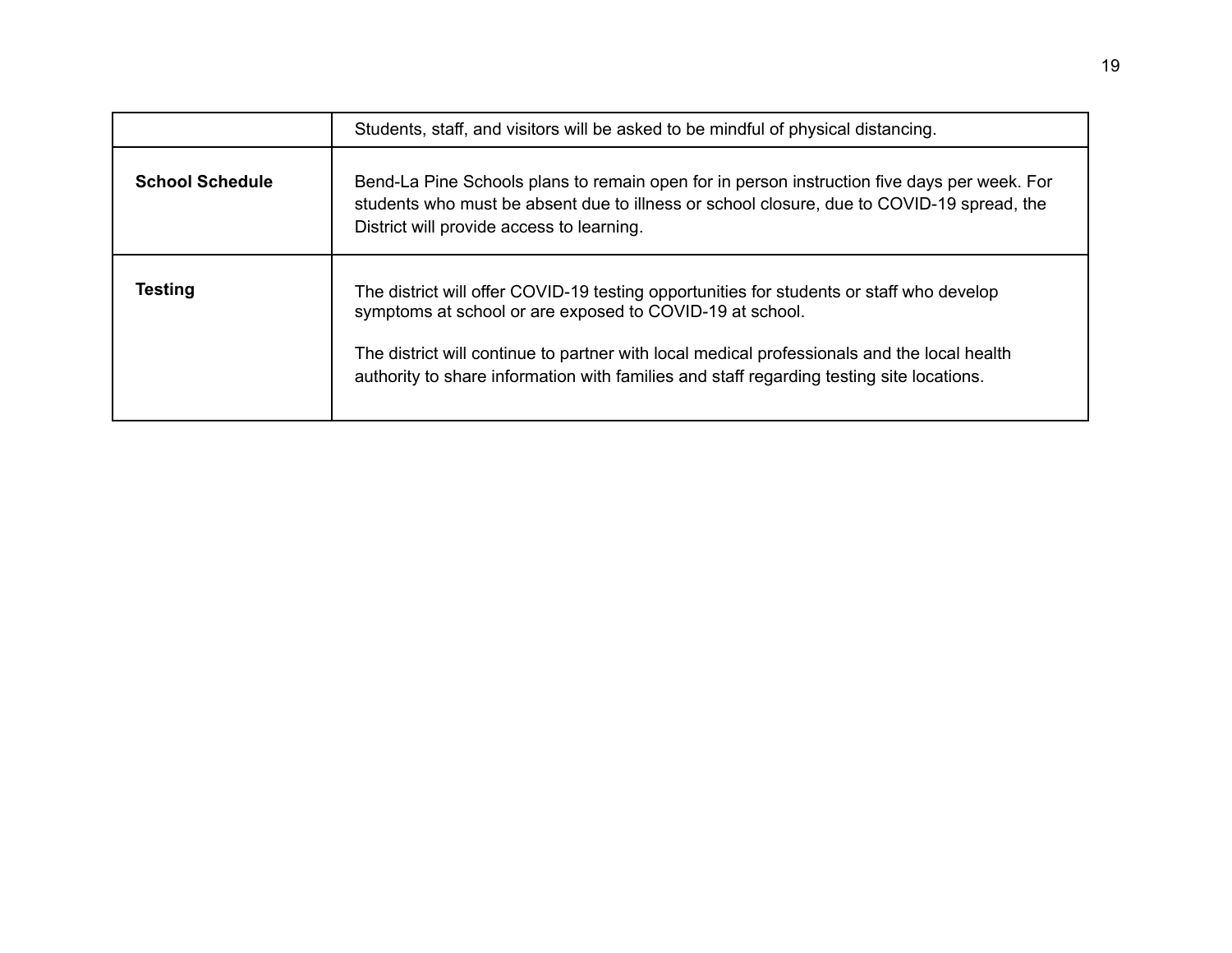| <b>Vaccinations</b> | Bend-La Pine Schools recognizes that the best approach to preventing the spread of<br>COVID-19 is a layered defense of protective measures, with the COVID-19 vaccination being<br>the best defense in protecting individuals from contracting COVID-19 and preventing the<br>spread of the virus to others.                                                                                                                                                 |
|---------------------|--------------------------------------------------------------------------------------------------------------------------------------------------------------------------------------------------------------------------------------------------------------------------------------------------------------------------------------------------------------------------------------------------------------------------------------------------------------|
|                     | Governor Kate Brown used her emergency executive authority to issue a requirement that all<br>educators and volunteers in Oregon's K-12 schools be fully vaccinated by October 18, 2021.<br>Staff and volunteers with medical or religious exceptions will continue to be required to follow<br>district protocols regarding masking and testing, after March 31, 2022.                                                                                      |
|                     | In the event of a COVID-19 exposure, students and staff may voluntarily disclose their<br>vaccine status and the quarantine time period will not be required, so long as the individuals<br>remain asymptomatic.                                                                                                                                                                                                                                             |
|                     | Bend-La Pine Schools acknowledges that the opportunity for vaccination is currently only<br>approved for adults and children ages 5 and older. Additionally, some staff, students, and<br>community members may not, or cannot be, vaccinated due to medical, religious or personal<br>reasons. Bend-La Pine Schools will partner with medical partners to provide space, through<br>Facility Use Agreements, for COVID-19 vaccination clinics at no charge. |
|                     | Bend-La Pine Schools will support communication of COVID-19 vaccination clinic information<br>to staff, students and families.                                                                                                                                                                                                                                                                                                                               |
|                     | Those age 15 or older are encouraged to make health decisions in partnership with their<br>parents/guardians.                                                                                                                                                                                                                                                                                                                                                |
|                     | CDC guidance states that people who are up to date with their COVID-19 vaccine and do not<br>have COVID-19 symptoms do not need to quarantine after an exposure to someone with<br>COVID-19. Regardless of vaccination status, individuals who are exposed to a case of                                                                                                                                                                                      |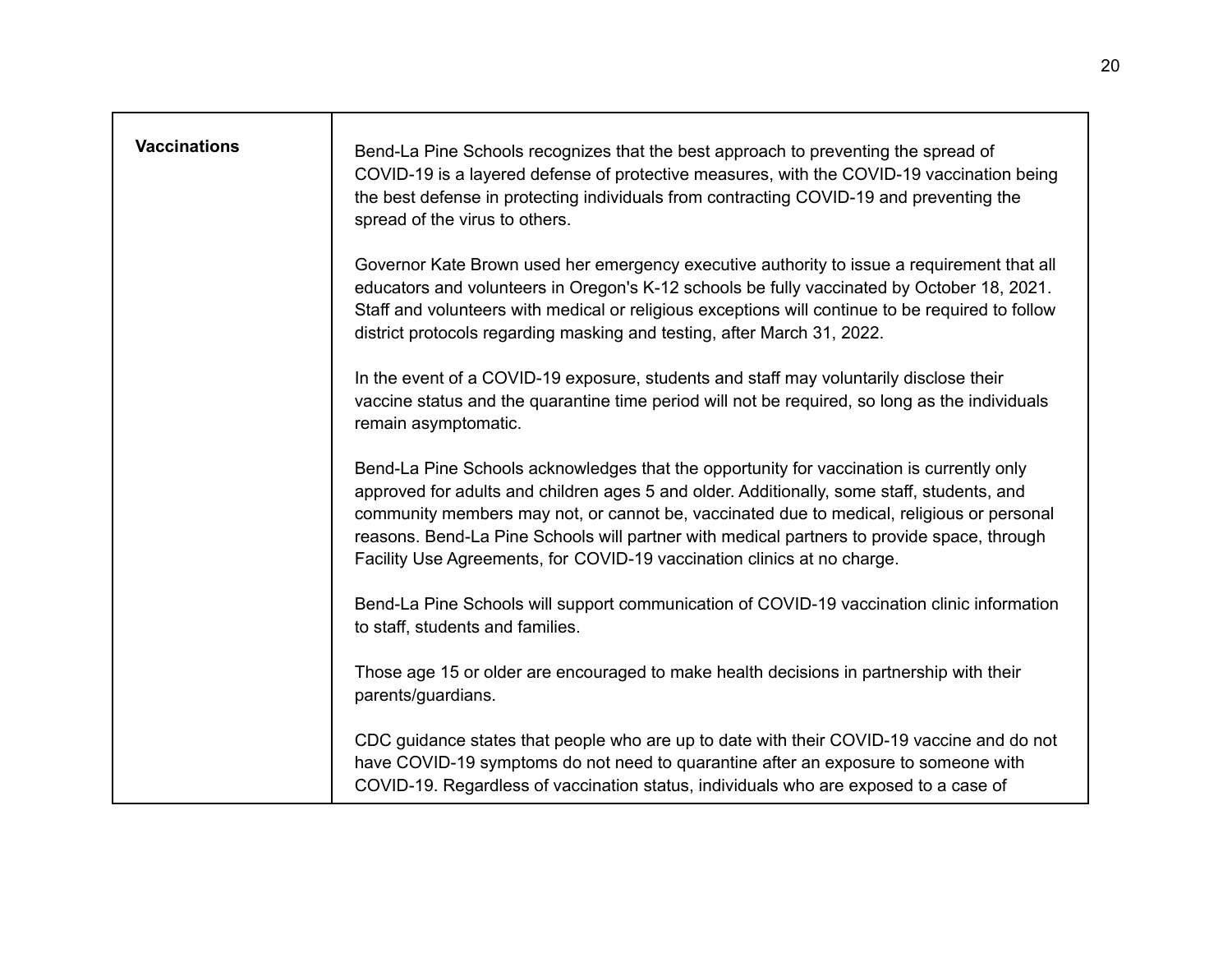|                    | COVID19 should wear a well-fitting mask around others for 10 days from the date of the last<br>close contact and watch for symptoms of COVID-19.                                                                                                                                                                                                                                                                                                                                                                                                                                                                                                                                                                                                                       |
|--------------------|------------------------------------------------------------------------------------------------------------------------------------------------------------------------------------------------------------------------------------------------------------------------------------------------------------------------------------------------------------------------------------------------------------------------------------------------------------------------------------------------------------------------------------------------------------------------------------------------------------------------------------------------------------------------------------------------------------------------------------------------------------------------|
| <b>Ventilation</b> | Bend-La Pine Schools will continue to ensure effective ventilation and improve the indoor air<br>quality in schools and facilities by:<br>Continuing to increase the amount of fresh outside air that is introduced into the<br>system.<br>Exhausting air from indoors to the outside.<br>Maintaining a climate level that balances comfort and safety within a classroom and                                                                                                                                                                                                                                                                                                                                                                                          |
|                    | building.<br>Cleaning the air that is recirculated indoors with effective filtration methods (HEPA<br>filters) to remove virus-containing particles from the air. District maintenance staff will<br>continue to monitor and replace air filters in buildings as needed to maintain<br>appropriate levels of filtration.<br>Adhering to fire code regulations when opening doors and windows for additional air<br>circulation. Fire rated doors will not be propped open for air circulation purposes.<br>Continuing to monitor air quality during wildfire season to provide guidance on air<br>circulation requirements in schools and buildings, to mitigate hazardous smoke/air<br>from entering building HVAC systems.<br>Air handlers run with MERV-13 filters. |
|                    | Per OSHA temporary rule, when outdoor air quality index exceeds 101:<br>Windows will be closed.                                                                                                                                                                                                                                                                                                                                                                                                                                                                                                                                                                                                                                                                        |
|                    | When outdoor air quality index exceeds 201:<br>Students are required to remain indoors for PE, recess, lunch, etc.                                                                                                                                                                                                                                                                                                                                                                                                                                                                                                                                                                                                                                                     |
|                    |                                                                                                                                                                                                                                                                                                                                                                                                                                                                                                                                                                                                                                                                                                                                                                        |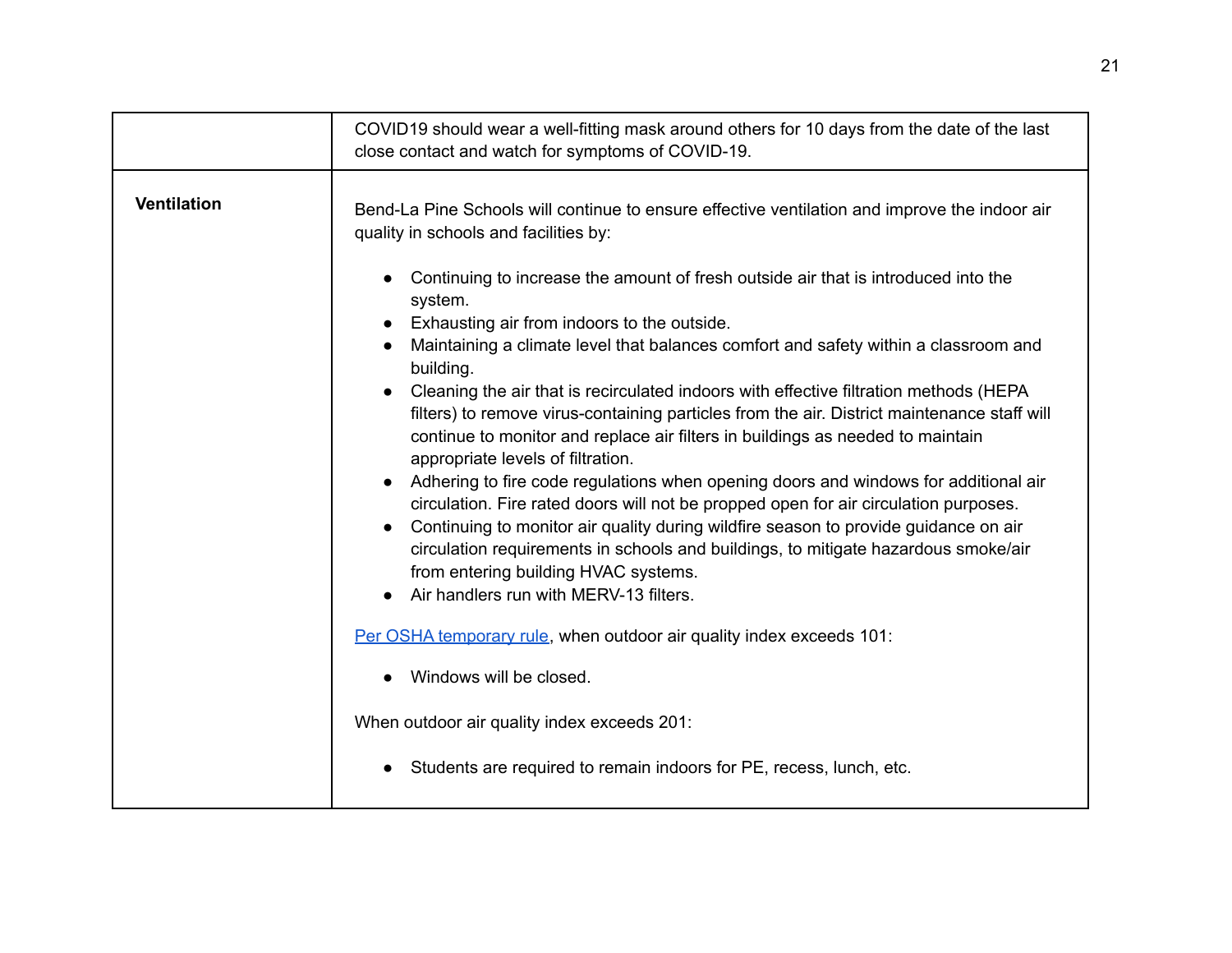| <b>Visitors &amp; Volunteers</b> | Bend-La Pine Schools will allow limited approved volunteer access when COVID-19<br>community transmission conditions allow, per Superintendent, or designee, approval and<br>KCA-AR.                                                                                                                                                                                        |
|----------------------------------|-----------------------------------------------------------------------------------------------------------------------------------------------------------------------------------------------------------------------------------------------------------------------------------------------------------------------------------------------------------------------------|
|                                  | Schools should not limit access for direct service providers, but can ensure<br>$\bullet$<br>compliance with school visitor policies.<br>• Schools should continue to emphasize the importance of staying home when sick.<br>Anyone, including volunteers, who have symptoms of infectious illness, such as flu or<br>COVID-19, should stay home and seek testing and care. |
|                                  | Schools may allow visitors for approved events, with mitigation plans in place, after school<br>hours.                                                                                                                                                                                                                                                                      |
|                                  | Staff and volunteers with medical or religious exceptions will continue to be required to follow<br>district protocols regarding masking and testing, after March 31, 2022.                                                                                                                                                                                                 |

#### **Next Steps**

When OAR [333-019-1015](https://lnks.gd/l/eyJhbGciOiJIUzI1NiJ9.eyJidWxsZXRpbl9saW5rX2lkIjoxMDQsInVyaSI6ImJwMjpjbGljayIsImJ1bGxldGluX2lkIjoiMjAyMTA4MDMuNDQwODAxNjEiLCJ1cmwiOiJodHRwczovL3NlY3VyZS5zb3Muc3RhdGUub3IudXMvb2FyZC92aWV3U2luZ2xlUnVsZS5hY3Rpb24_cnVsZVZyc25Sc249MjgwMTgzJnV0bV9tZWRpdW09ZW1haWwmdXRtX3NvdXJjZT1nb3ZkZWxpdmVyeSJ9.tM_5df0cCtkx2qVROshDeXmoZ5SW60FpqAEim2ESR3w/s/979397990/br/110339932286-l) expires on March 31, 2022, indoor masking will become strongly recommended, rather than required for all students and for those staff with proof of COVID-19 vaccine.

Masking is one of several layers of protections that we have in place in our schools to help ensure the health of our students during this pandemic. Ventilation, handwashing, staying home and getting tested when sick, contact tracing in combination with quarantine and isolation, and cleaning and disinfection are also important layers of prevention to keep schools safe. Above all, vaccination is the greatest tool available to fight COVID-19 and keep students in their classrooms.